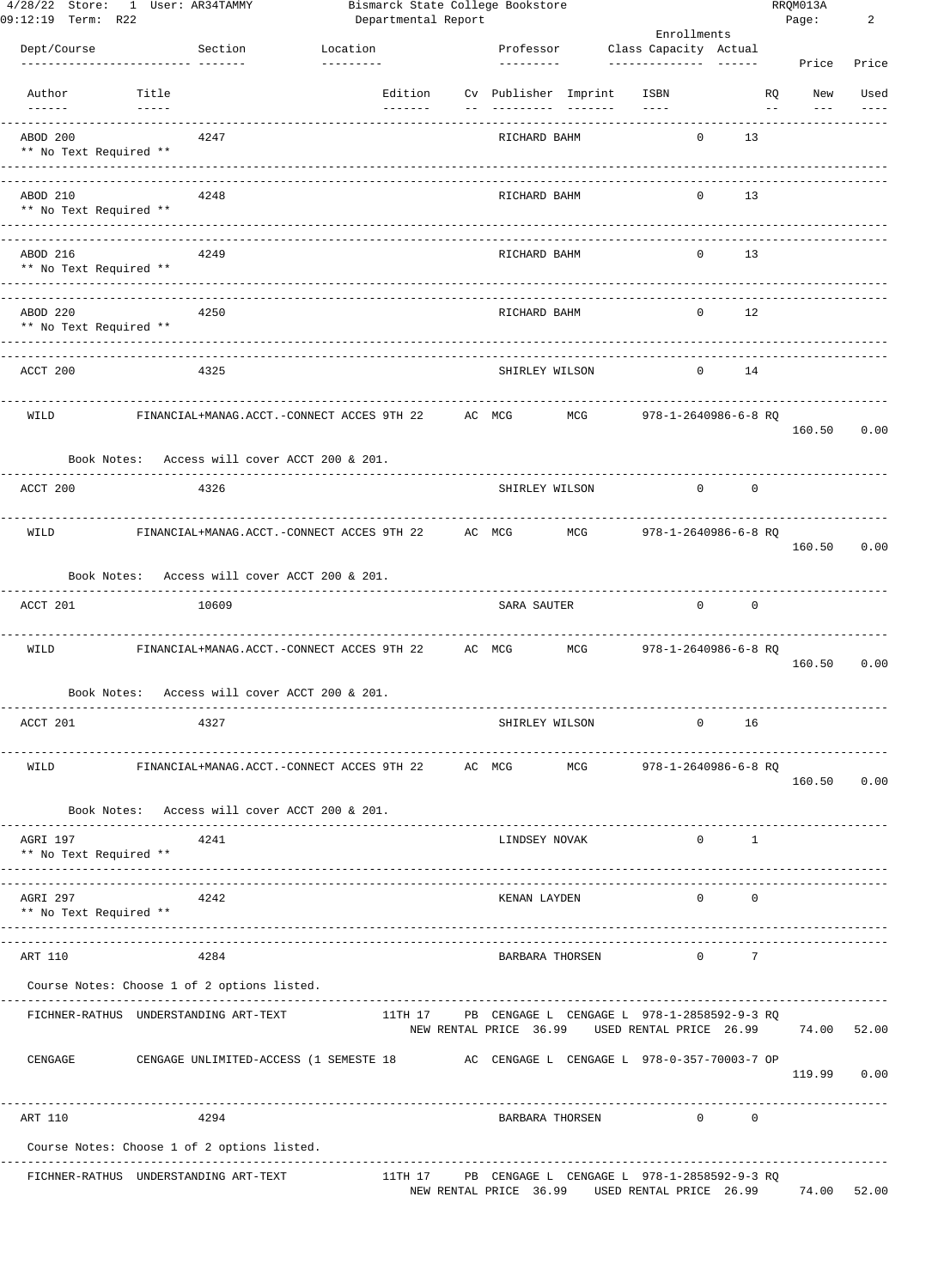| 09:12:19 Term: R22                 | 4/28/22 Store: 1 User: AR34TAMMY                                                                                                                                                                                                                                                                                                                                                                                                                                                       | Bismarck State College Bookstore<br>Departmental Report |                              |          | Enrollments                                                                                                       |                     | RRQM013A<br>Page:                 | $\overline{\mathbf{3}}$         |
|------------------------------------|----------------------------------------------------------------------------------------------------------------------------------------------------------------------------------------------------------------------------------------------------------------------------------------------------------------------------------------------------------------------------------------------------------------------------------------------------------------------------------------|---------------------------------------------------------|------------------------------|----------|-------------------------------------------------------------------------------------------------------------------|---------------------|-----------------------------------|---------------------------------|
| Dept/Course                        | Section                                                                                                                                                                                                                                                                                                                                                                                                                                                                                | Location                                                |                              |          | Professor Class Capacity Actual                                                                                   |                     |                                   |                                 |
|                                    | ---------------- -------                                                                                                                                                                                                                                                                                                                                                                                                                                                               | ---------                                               | ---------                    |          |                                                                                                                   |                     | Price                             | Price                           |
| Author                             | Title                                                                                                                                                                                                                                                                                                                                                                                                                                                                                  | --------                                                | Edition Cv Publisher Imprint |          | ISBN<br>$\cdots$                                                                                                  |                     | RQ<br>New                         | Used                            |
|                                    | $\begin{array}{cccccccccc} \multicolumn{2}{c}{} & \multicolumn{2}{c}{} & \multicolumn{2}{c}{} & \multicolumn{2}{c}{} & \multicolumn{2}{c}{} & \multicolumn{2}{c}{} & \multicolumn{2}{c}{} & \multicolumn{2}{c}{} & \multicolumn{2}{c}{} & \multicolumn{2}{c}{} & \multicolumn{2}{c}{} & \multicolumn{2}{c}{} & \multicolumn{2}{c}{} & \multicolumn{2}{c}{} & \multicolumn{2}{c}{} & \multicolumn{2}{c}{} & \multicolumn{2}{c}{} & \multicolumn{2}{c}{} & \multicolumn{2}{c}{} & \mult$ |                                                         |                              | ________ |                                                                                                                   |                     | $ -$                              |                                 |
| ASC 92                             | 4282                                                                                                                                                                                                                                                                                                                                                                                                                                                                                   |                                                         | HEATHER GYSBERG              |          | $\mathbf{0}$                                                                                                      | 0                   |                                   |                                 |
| WRIGHT                             |                                                                                                                                                                                                                                                                                                                                                                                                                                                                                        |                                                         |                              |          | ---------------------------                                                                                       |                     | 96.50                             | 0.00                            |
|                                    | Book Notes: Access will cover ASC 91, 92 & 93.<br>--------------------                                                                                                                                                                                                                                                                                                                                                                                                                 |                                                         |                              |          |                                                                                                                   |                     |                                   |                                 |
| ASC 93                             | 4283                                                                                                                                                                                                                                                                                                                                                                                                                                                                                   |                                                         | TARYN CHASE                  |          | $\circ$                                                                                                           | $\overline{4}$      |                                   |                                 |
| WRIGHT                             |                                                                                                                                                                                                                                                                                                                                                                                                                                                                                        |                                                         |                              |          | -----------------------                                                                                           |                     |                                   | 96.50 0.00                      |
|                                    | Book Notes: Access will cover ASC 91, 92 & 93.                                                                                                                                                                                                                                                                                                                                                                                                                                         | -----------------------                                 |                              |          |                                                                                                                   |                     |                                   |                                 |
| ASC 95                             | 4303                                                                                                                                                                                                                                                                                                                                                                                                                                                                                   |                                                         | KIMBERLY GUTIERREZ           |          | $\circ$                                                                                                           | $^{\circ}$          |                                   |                                 |
| FAWCETT                            | EVERGREEN: GUIDE TO WRITING (ACCESS                                                                                                                                                                                                                                                                                                                                                                                                                                                    |                                                         |                              |          | -------------------------<br>AC CENGAGE L CENGAGE L 978-1-3377032-4-6 RQ                                          |                     |                                   | 140.45 0.00                     |
|                                    | Book Notes: Access will cover ASC 95 & 96.                                                                                                                                                                                                                                                                                                                                                                                                                                             |                                                         |                              |          |                                                                                                                   |                     |                                   |                                 |
| ASC 96                             | 4310                                                                                                                                                                                                                                                                                                                                                                                                                                                                                   |                                                         | KIMBERLY GUTIERREZ           |          | $\overline{0}$                                                                                                    | 3                   |                                   |                                 |
|                                    | FAWCETT EVERGREEN: GUIDE TO WRITING (ACCESS AC CENGAGE L CENGAGE L 978-1-3377032-4-6 RQ                                                                                                                                                                                                                                                                                                                                                                                                |                                                         |                              |          | -------------------------                                                                                         |                     |                                   | 140.45 0.00                     |
|                                    | Book Notes: Access will cover ASC 95 & 96.<br>----------------------------                                                                                                                                                                                                                                                                                                                                                                                                             |                                                         |                              |          |                                                                                                                   |                     |                                   |                                 |
| AUTO 297<br>** No Text Required ** | 4245                                                                                                                                                                                                                                                                                                                                                                                                                                                                                   |                                                         | LEE FRIESE                   |          | $^{\circ}$                                                                                                        | $\overline{0}$      |                                   |                                 |
| BADM 202                           | 4258                                                                                                                                                                                                                                                                                                                                                                                                                                                                                   |                                                         | TROY BICHLER                 |          | $\circ$                                                                                                           | $\overline{4}$      |                                   |                                 |
| WILLIAMS                           | MGMT 12-STUDENT ED.-TEXT                                                                                                                                                                                                                                                                                                                                                                                                                                                               |                                                         |                              |          | 12TH 22 PB CENGAGE L CENGAGE L 978-0-357-13772-7 RQ<br>NEW RENTAL PRICE 38.99 USED RENTAL PRICE 28.99 76.00 57.00 |                     |                                   |                                 |
| BADM 281                           | 4259                                                                                                                                                                                                                                                                                                                                                                                                                                                                                   | ----------------------------                            | TAMMY HEUPEL                 |          |                                                                                                                   | $0\qquad \qquad 7$  |                                   |                                 |
| NELSON                             | ORGB 5:STUDENT ED.-W/ACCESS                                                                                                                                                                                                                                                                                                                                                                                                                                                            |                                                         |                              |          | 5TH 17 OE PB CENGAGE L CENGAGE L 978-1-3056639-1-6 RQ                                                             |                     |                                   | 0.00 25.00                      |
| BADM 281                           | 4427                                                                                                                                                                                                                                                                                                                                                                                                                                                                                   |                                                         | TAMMY HEUPEL                 |          |                                                                                                                   | $0 \qquad \qquad 0$ | ------------------                |                                 |
| NELSON                             | ORGB 5:STUDENT ED.-W/ACCESS 6TH 17 OE PB CENGAGE L CENGAGE L 978-1-3056639-1-6 RQ                                                                                                                                                                                                                                                                                                                                                                                                      |                                                         |                              |          |                                                                                                                   |                     | --------------------------------- | 0.00 25.00                      |
| BADM 282                           | 4260                                                                                                                                                                                                                                                                                                                                                                                                                                                                                   |                                                         | BECKY HAAKENSON              |          | $\overline{0}$                                                                                                    | 15                  |                                   |                                 |
|                                    | SNELL MANAGING HUMAN RESOURCES (LL)-W/MIN 18TH 19 NE PB CENGAGE L CENGAGE L 978-1-3377381-2-5 RQ                                                                                                                                                                                                                                                                                                                                                                                       |                                                         |                              |          |                                                                                                                   |                     |                                   | 157.25 0.00                     |
| BADM 282                           | 4428                                                                                                                                                                                                                                                                                                                                                                                                                                                                                   |                                                         |                              |          | BECKY HAAKENSON 0 0 0                                                                                             |                     | -----------------                 |                                 |
| SNELL                              | MANAGING HUMAN RESOURCES (LL)-W/MIN 18TH 19 NE PB CENGAGE L CENGAGE L 978-1-3377381-2-5 RQ                                                                                                                                                                                                                                                                                                                                                                                             |                                                         |                              |          |                                                                                                                   |                     |                                   | ----------------<br>157.25 0.00 |
| BIOL 150                           | 4304                                                                                                                                                                                                                                                                                                                                                                                                                                                                                   |                                                         | ERIC BLESS                   |          | $\overline{0}$                                                                                                    | 9                   |                                   |                                 |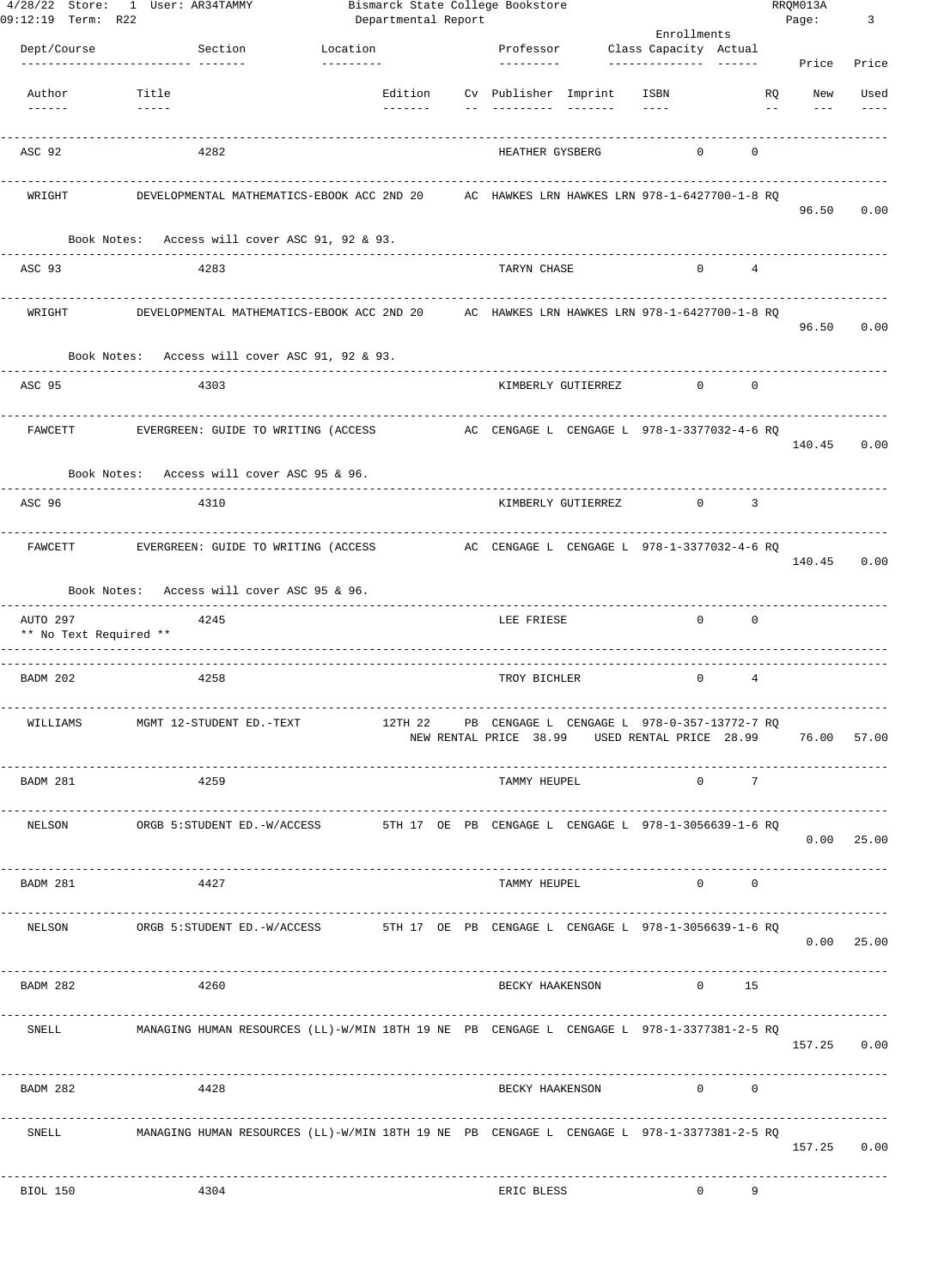| $4/28/22$ Store:<br>09:12:19 Term: R22 | 1 User: AR34TAMMY                                                                     |                            | Departmental Report | Bismarck State College Bookstore |                 |                                         |                                          | RRQM013A<br>Page: | 4             |
|----------------------------------------|---------------------------------------------------------------------------------------|----------------------------|---------------------|----------------------------------|-----------------|-----------------------------------------|------------------------------------------|-------------------|---------------|
|                                        |                                                                                       |                            |                     |                                  |                 | Enrollments                             |                                          |                   |               |
| Dept/Course                            | Section<br>-------------- ------                                                      | Location<br>----------     |                     | Professor<br>----------          |                 | Class Capacity Actual<br>-------------- |                                          | Price             | Price         |
| Author                                 | Title                                                                                 | Edition                    |                     | Cv Publisher Imprint             |                 | ISBN                                    | <b>RO</b>                                | New               | Used          |
| $- - - - - -$                          | $- - - - - -$                                                                         | $- - - - - - -$            |                     |                                  | $- - - - - - -$ | $\qquad \qquad - - -$                   | $ -$                                     | $---$             |               |
|                                        | Course Notes: Free download available @ www.openstax.org.                             |                            |                     |                                  |                 |                                         |                                          |                   |               |
|                                        |                                                                                       | 2ND 20                     |                     |                                  |                 | XANEDU C OPENSTAX 978-1-9471725-1-7 RC  |                                          |                   |               |
| OPENSTAX                               | BIOLOGY (OER)                                                                         |                            |                     |                                  |                 |                                         |                                          | 53.00             | 39.75         |
|                                        | Book Notes: Free download available @ www.openstax.org                                |                            |                     |                                  |                 |                                         |                                          |                   |               |
| BIOL 150                               | 4308                                                                                  |                            |                     | ERIC BLESS                       |                 | $\circ$                                 | $\mathbf 0$                              |                   |               |
|                                        | Course Notes: Free download available @ www.openstax.org.                             |                            |                     |                                  |                 |                                         |                                          |                   |               |
| OPENSTAX                               | BIOLOGY (OER)                                                                         | -------------------------- |                     | 2ND 20 XANEDU C OPENSTAX         |                 | 978-1-9471725-1-7 RC                    |                                          |                   |               |
|                                        |                                                                                       |                            |                     |                                  |                 |                                         |                                          | 53.00             | 39.75         |
|                                        | Book Notes: Free download available @ www.openstax.org                                |                            |                     |                                  |                 |                                         |                                          |                   |               |
| BIOL 220                               | 4320                                                                                  |                            |                     | DEANNA SOLHJEM                   |                 | $\mathbf{0}$                            | - 5                                      |                   |               |
|                                        |                                                                                       |                            |                     |                                  |                 |                                         |                                          |                   |               |
| MARIEB                                 | HUMAN ANAT.+PHYSIOLOGY (LL)-W/MASTE 11TH 19 OP PB PEARSON PEARSON                     |                            |                     |                                  |                 | 978-0-13-476329-3 RQ                    |                                          | 199.95            | 0.00          |
|                                        | Book Notes: Same material used in BIOL 220 & 221.                                     |                            |                     |                                  |                 |                                         |                                          |                   |               |
|                                        |                                                                                       |                            |                     |                                  |                 |                                         |                                          |                   |               |
| BIOL 220                               | 4389                                                                                  |                            |                     | SHAWN IVERSON                    |                 | $\mathbf{0}$                            | 2                                        |                   |               |
| MARIEB                                 | HUMAN ANAT.+PHYSIOLOGY                                                                | 11TH 19                    |                     | PEARSON PEARSON                  |                 | 978-0-13-458099-9 RQ                    |                                          |                   |               |
|                                        |                                                                                       |                            |                     |                                  |                 |                                         |                                          |                   | 294.75 190.80 |
|                                        | Book Notes: Same material used in BIOL 220 & 221.                                     |                            |                     |                                  |                 |                                         |                                          |                   |               |
| BIOL 221                               | 4411                                                                                  |                            |                     | DEANNA SOLHJEM                   |                 | $\circ$                                 | 18                                       |                   |               |
| MARIEB                                 | HUMAN ANAT.+PHYSIOLOGY (LL)-W/MASTE 11TH 19 OP PB PEARSON PEARSON                     |                            |                     |                                  |                 | 978-0-13-476329-3 RQ                    |                                          |                   |               |
|                                        |                                                                                       |                            |                     |                                  |                 |                                         |                                          | 199.95            | 0.00          |
| Book Notes:                            | Same material used in BIOL 220 & 221.                                                 |                            |                     |                                  |                 |                                         |                                          |                   |               |
| BIOL 221                               | 4429                                                                                  |                            |                     | DEANNA SOLHJEM                   |                 | $\circ$                                 | $\mathbf 0$                              |                   |               |
|                                        |                                                                                       |                            |                     |                                  |                 |                                         |                                          |                   |               |
| MARIEB                                 | HUMAN ANAT.+PHYSIOLOGY (LL)-W/MASTE 11TH 19 OP PB PEARSON PEARSON                     |                            |                     |                                  |                 | 978-0-13-476329-3 RQ                    |                                          |                   | 199.95 0.00   |
|                                        | Book Notes: Same material used in BIOL 220 & 221.                                     |                            |                     |                                  |                 |                                         |                                          |                   |               |
|                                        | .                                                                                     |                            |                     |                                  |                 |                                         |                                          |                   |               |
| BIOL 150L                              | 4305                                                                                  |                            |                     | Eric Bless                       |                 |                                         | $\begin{array}{ccc} 0 & & 7 \end{array}$ |                   |               |
| LABSTER                                | LABSTER ONLINE ACCESS BIOL 150L 2020                                                  |                            |                     | LABSTER                          |                 | 281-0-05-001188-2 RQ                    |                                          |                   |               |
|                                        |                                                                                       |                            |                     |                                  |                 |                                         |                                          |                   | 75.00 0.00    |
| BIOL 150L                              | 4317                                                                                  |                            |                     | Eric Bless                       |                 |                                         | $\Omega$<br>$\circ$                      |                   |               |
|                                        |                                                                                       |                            |                     |                                  |                 |                                         |                                          |                   |               |
| LABSTER                                | LABSTER ONLINE ACCESS BIOL 150L 2020                                                  |                            |                     | LABSTER                          |                 | 281-0-05-001188-2 RQ                    |                                          |                   | 75.00 0.00    |
|                                        |                                                                                       |                            |                     |                                  |                 |                                         |                                          |                   |               |
| BIOL 220L                              | 10697                                                                                 |                            |                     | DEANNA SOLHJEM                   |                 |                                         | $0 \qquad \qquad$<br>$\overline{0}$      |                   |               |
|                                        |                                                                                       |                            |                     |                                  |                 |                                         |                                          |                   |               |
|                                        | HEBERT PHOTOGRAPHIC ATLAS F/ANAT.+PHYSIOL. 15 PE PEARSON PEARSON 978-0-321-86925-8 RQ |                            |                     |                                  |                 |                                         |                                          |                   | 38.50 0.00    |
|                                        |                                                                                       |                            |                     |                                  |                 |                                         |                                          |                   |               |
| BIOL 220L                              | 4321                                                                                  |                            |                     | DEANNA SOLHJEM                   |                 | $\sim$ 0 4                              |                                          |                   |               |
| HEBERT                                 | PHOTOGRAPHIC ATLAS F/ANAT.+PHYSIOL. 15 PB PEARSON PEARSON 978-0-321-86925-8 RQ        |                            |                     | -------------------------------- |                 |                                         |                                          |                   |               |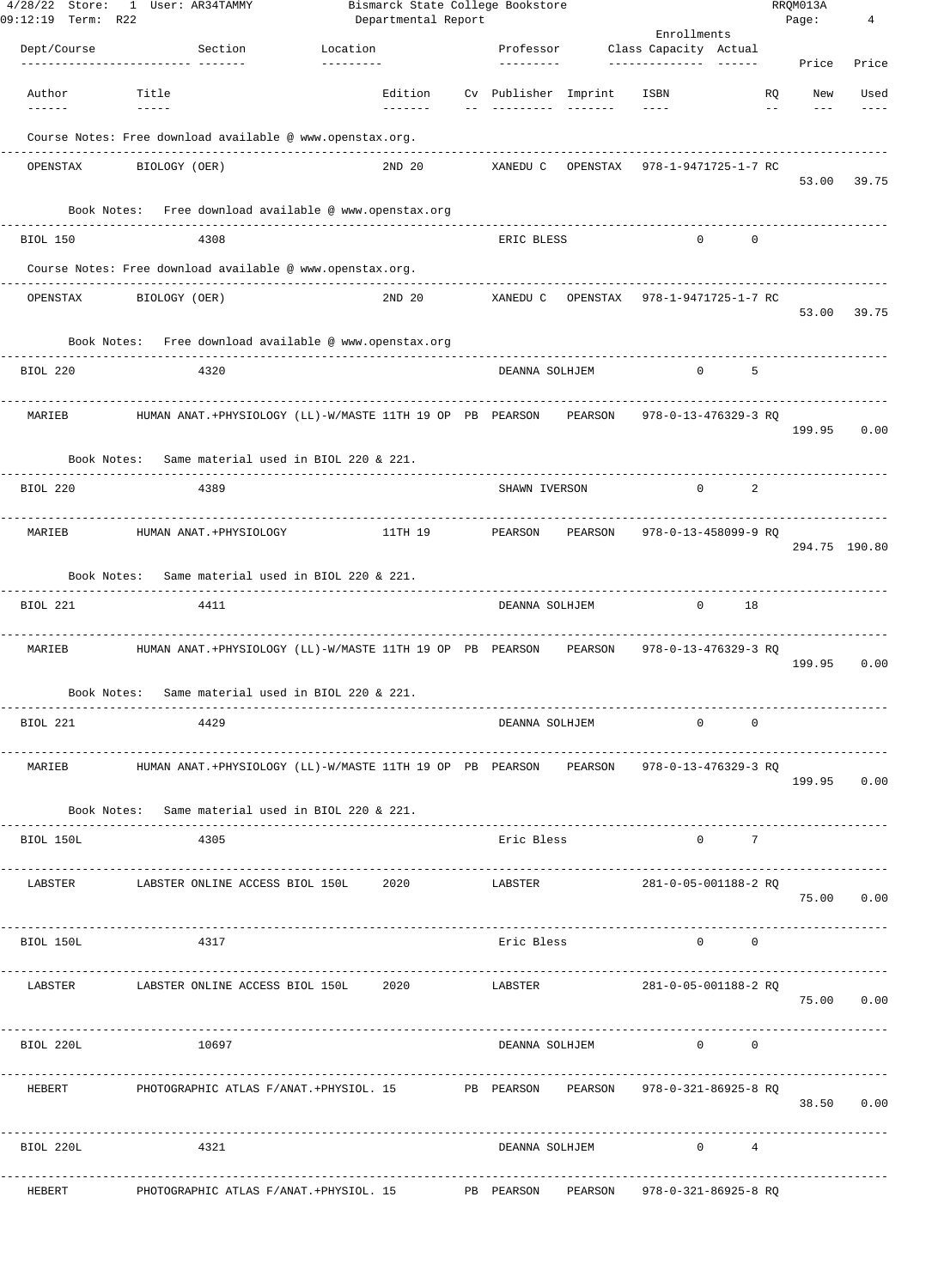| 09:12:19 Term: R22                 | 4/28/22 Store: 1 User: AR34TAMMY                                                                                                                                                                                                                                                                                                             |                    | Departmental Report | Bismarck State College Bookstore |                                                            |                                                                                                                                                                                                                                                                                                                                                                                              |                                 | RRQM013A<br>Page: | 5          |
|------------------------------------|----------------------------------------------------------------------------------------------------------------------------------------------------------------------------------------------------------------------------------------------------------------------------------------------------------------------------------------------|--------------------|---------------------|----------------------------------|------------------------------------------------------------|----------------------------------------------------------------------------------------------------------------------------------------------------------------------------------------------------------------------------------------------------------------------------------------------------------------------------------------------------------------------------------------------|---------------------------------|-------------------|------------|
|                                    | Section                                                                                                                                                                                                                                                                                                                                      | Location           |                     | Professor                        |                                                            | Enrollments                                                                                                                                                                                                                                                                                                                                                                                  |                                 |                   |            |
| Dept/Course                        | -------------- -------                                                                                                                                                                                                                                                                                                                       | ---------          |                     | ----------                       |                                                            | Class Capacity Actual                                                                                                                                                                                                                                                                                                                                                                        |                                 | Price             | Price      |
| Author                             | Title                                                                                                                                                                                                                                                                                                                                        |                    |                     |                                  | Edition Cv Publisher Imprint                               | ISBN                                                                                                                                                                                                                                                                                                                                                                                         |                                 | <b>RQ</b><br>New  | Used       |
| $- - - - - -$                      |                                                                                                                                                                                                                                                                                                                                              | -------- <b>11</b> |                     |                                  |                                                            | $\frac{1}{2} \frac{1}{2} \frac{1}{2} \frac{1}{2} \frac{1}{2} \frac{1}{2} \frac{1}{2} \frac{1}{2} \frac{1}{2} \frac{1}{2} \frac{1}{2} \frac{1}{2} \frac{1}{2} \frac{1}{2} \frac{1}{2} \frac{1}{2} \frac{1}{2} \frac{1}{2} \frac{1}{2} \frac{1}{2} \frac{1}{2} \frac{1}{2} \frac{1}{2} \frac{1}{2} \frac{1}{2} \frac{1}{2} \frac{1}{2} \frac{1}{2} \frac{1}{2} \frac{1}{2} \frac{1}{2} \frac{$ |                                 | $- -$<br>$---$    | $- - - -$  |
|                                    |                                                                                                                                                                                                                                                                                                                                              |                    |                     |                                  |                                                            |                                                                                                                                                                                                                                                                                                                                                                                              |                                 | 38.50             | 0.00       |
| BIOL 220L                          | 4390                                                                                                                                                                                                                                                                                                                                         |                    |                     | SHAWN IVERSON                    |                                                            | $\Omega$                                                                                                                                                                                                                                                                                                                                                                                     | 1                               |                   |            |
| <b>HEBERT</b>                      | PHOTOGRAPHIC ATLAS F/ANAT. +PHYSIOL. 15                                                                                                                                                                                                                                                                                                      |                    |                     | PB PEARSON                       | PEARSON                                                    | 978-0-321-86925-8 RO                                                                                                                                                                                                                                                                                                                                                                         |                                 |                   | 38.50 0.00 |
| BIOL 221L                          | 4412                                                                                                                                                                                                                                                                                                                                         |                    |                     | DEANNA SOLHJEM                   |                                                            | $\Omega$                                                                                                                                                                                                                                                                                                                                                                                     | 17                              |                   |            |
| HEBERT                             | PHOTOGRAPHIC ATLAS F/ANAT.+PHYSIOL. 15                                                                                                                                                                                                                                                                                                       |                    |                     | PB PEARSON                       | PEARSON                                                    | 978-0-321-86925-8 RQ                                                                                                                                                                                                                                                                                                                                                                         |                                 |                   |            |
|                                    |                                                                                                                                                                                                                                                                                                                                              |                    |                     |                                  |                                                            |                                                                                                                                                                                                                                                                                                                                                                                              |                                 |                   | 38.50 0.00 |
| BIOL 221L                          | 4430                                                                                                                                                                                                                                                                                                                                         |                    |                     | DEANNA SOLHJEM                   |                                                            |                                                                                                                                                                                                                                                                                                                                                                                              | $0 \qquad \qquad$<br>$^{\circ}$ |                   |            |
| HEBERT                             | PHOTOGRAPHIC ATLAS F/ANAT.+PHYSIOL. 15                                                                                                                                                                                                                                                                                                       |                    |                     | PB PEARSON PEARSON               |                                                            | 978-0-321-86925-8 RO                                                                                                                                                                                                                                                                                                                                                                         |                                 |                   | 38.50 0.00 |
| BOTE 197<br>** No Text Required ** | 4291                                                                                                                                                                                                                                                                                                                                         |                    |                     | VICKIE VOLK                      |                                                            | $\Omega$                                                                                                                                                                                                                                                                                                                                                                                     | $\Omega$                        |                   |            |
| CHEM 115                           | 4322                                                                                                                                                                                                                                                                                                                                         |                    |                     |                                  | JODEAN KNUTSON-PERSO                                       | $\mathbf{0}$                                                                                                                                                                                                                                                                                                                                                                                 | $\overline{4}$                  |                   |            |
| CORWIN                             | CHEM 115-INTRO TO CHEMISTRY                                                                                                                                                                                                                                                                                                                  | 1ST                |                     | PB PEARSON                       | NEW RENTAL PRICE 36.99 USED RENTAL PRICE 27.99 72.00 53.00 | 978-1-2692986-2-9 RQ                                                                                                                                                                                                                                                                                                                                                                         |                                 |                   |            |
| CHEM 115L                          | 4323                                                                                                                                                                                                                                                                                                                                         |                    |                     |                                  | JODEAN KNUTSON-PERSO                                       | $\mathbf{0}$                                                                                                                                                                                                                                                                                                                                                                                 | $\overline{4}$                  |                   |            |
| BSC CHEM DEPT                      | CHEM 115L F21                                                                                                                                                                                                                                                                                                                                | F2021              |                     | LL PRINTERS                      |                                                            | 281-0-05-001447-0 RQ                                                                                                                                                                                                                                                                                                                                                                         |                                 | 20.35             | 0.00       |
| LABSTER                            | LABSTER ONLINE ACCESS CHEM 115/116 S22                                                                                                                                                                                                                                                                                                       |                    |                     | AC LABSTER                       |                                                            | 281-0-05-001555-2 RO                                                                                                                                                                                                                                                                                                                                                                         |                                 | 80.00             | 0.00       |
| CIS 147                            | 10579                                                                                                                                                                                                                                                                                                                                        |                    |                     | KRISTINA WELLS                   |                                                            | $\mathbf{0}$                                                                                                                                                                                                                                                                                                                                                                                 | 0                               |                   |            |
|                                    | Course Notes: INSTANT ACCESS COURSE \$40.28. This ebook and/or access will<br>be downloaded into your Blackboard on the first day of class<br>& charged to your Student Account after optout date of<br>06/07/22. You will receive information sent to your BSC<br>email. Please view details about this program from our More<br>Info Page. |                    |                     |                                  |                                                            |                                                                                                                                                                                                                                                                                                                                                                                              |                                 |                   |            |
| CIAMPA                             | SECURITY AWARENESS                                                                                                                                                                                                                                                                                                                           | 5TH 17             |                     |                                  | PB CENGAGE L COURSE TEC 978-1-3055003-7-2 SA               |                                                                                                                                                                                                                                                                                                                                                                                              |                                 | 96.80             | 59.50      |
|                                    | Book Notes: Online coure materials. Book not currently available @ BSC<br>Bookstore.                                                                                                                                                                                                                                                         |                    |                     |                                  |                                                            |                                                                                                                                                                                                                                                                                                                                                                                              |                                 |                   |            |
| CIS 147                            | 4316                                                                                                                                                                                                                                                                                                                                         |                    |                     | KRISTINA WELLS                   |                                                            | $\Omega$                                                                                                                                                                                                                                                                                                                                                                                     | 3                               |                   |            |
|                                    | Course Notes: INSTANT ACCESS COURSE \$40.28. This ebook and/or access will<br>be downloaded into your Blackboard on the first day of class<br>& charged to your Student Account after optout date of<br>06/07/22. You will receive information sent to your BSC<br>email. Please view details about this program from our More<br>Info Page. |                    |                     |                                  |                                                            |                                                                                                                                                                                                                                                                                                                                                                                              |                                 |                   |            |
| CIAMPA                             | SECURITY AWARENESS                                                                                                                                                                                                                                                                                                                           | 5TH 17             |                     |                                  | PB CENGAGE L COURSE TEC 978-1-3055003-7-2 SA               |                                                                                                                                                                                                                                                                                                                                                                                              |                                 | 96.80             | 59.50      |
| Book Notes:                        | Online coure materials. Book not currently available @ BSC<br>Bookstore.                                                                                                                                                                                                                                                                     |                    |                     |                                  |                                                            |                                                                                                                                                                                                                                                                                                                                                                                              |                                 |                   |            |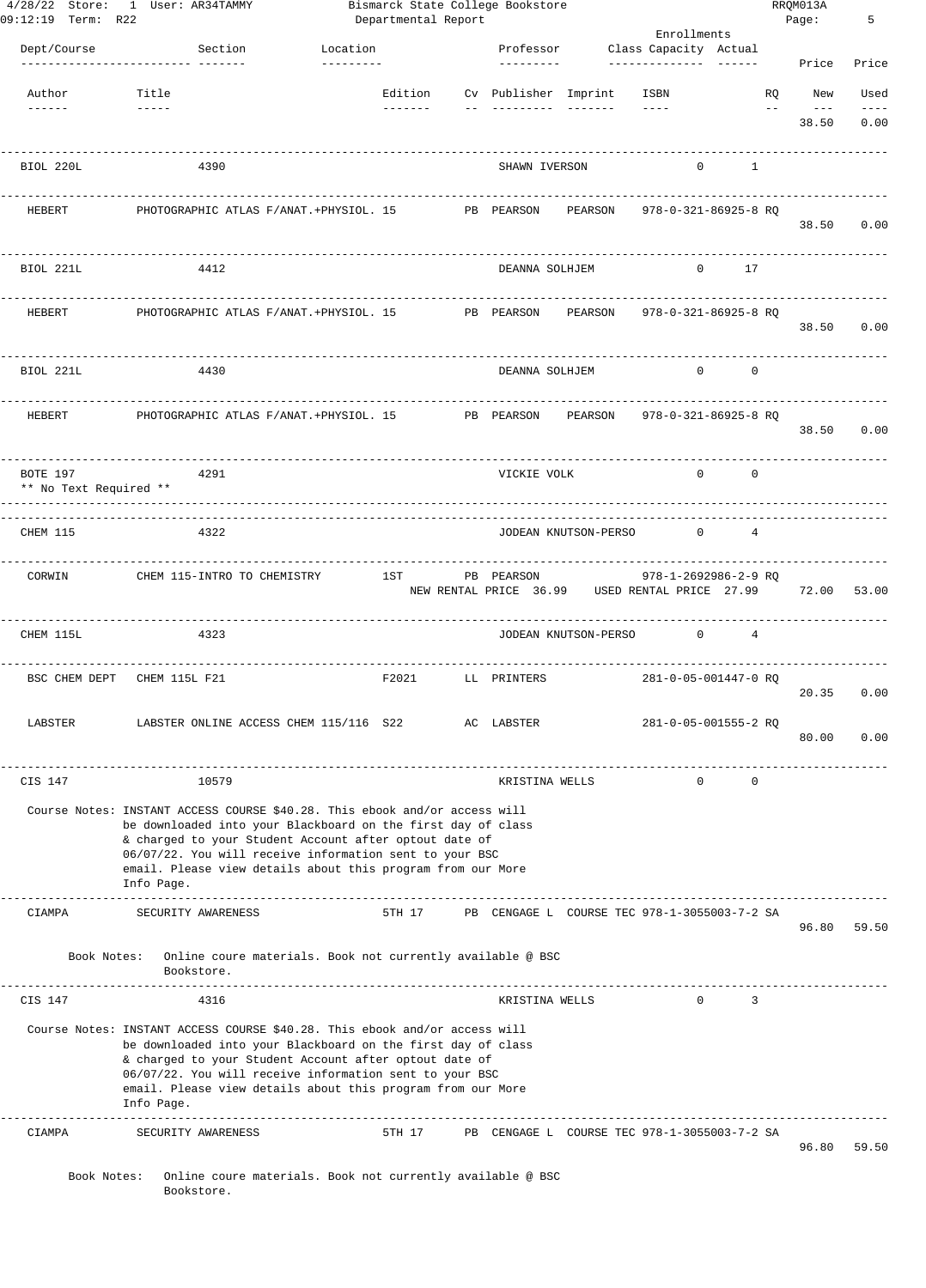| 09:12:19 Term: R22 | 4/28/22 Store: 1 User: AR34TAMMY                                                                                                                                                                                                                                                                                                                                                                      |                                                                                                                                                                                                                                                                                                                                 |          |                            | Departmental Report | Bismarck State College Bookstore     |                                             |                         |                |                      | RRQM013A<br>Page: | 6     |
|--------------------|-------------------------------------------------------------------------------------------------------------------------------------------------------------------------------------------------------------------------------------------------------------------------------------------------------------------------------------------------------------------------------------------------------|---------------------------------------------------------------------------------------------------------------------------------------------------------------------------------------------------------------------------------------------------------------------------------------------------------------------------------|----------|----------------------------|---------------------|--------------------------------------|---------------------------------------------|-------------------------|----------------|----------------------|-------------------|-------|
|                    |                                                                                                                                                                                                                                                                                                                                                                                                       |                                                                                                                                                                                                                                                                                                                                 |          |                            |                     |                                      |                                             |                         | Enrollments    |                      |                   |       |
| Dept/Course        |                                                                                                                                                                                                                                                                                                                                                                                                       | Section                                                                                                                                                                                                                                                                                                                         | Location |                            |                     | Professor<br>----------              |                                             | Class Capacity Actual   |                |                      | Price             | Price |
| Author             | Title<br>$\frac{1}{2} \frac{1}{2} \frac{1}{2} \frac{1}{2} \frac{1}{2} \frac{1}{2} \frac{1}{2} \frac{1}{2} \frac{1}{2} \frac{1}{2} \frac{1}{2} \frac{1}{2} \frac{1}{2} \frac{1}{2} \frac{1}{2} \frac{1}{2} \frac{1}{2} \frac{1}{2} \frac{1}{2} \frac{1}{2} \frac{1}{2} \frac{1}{2} \frac{1}{2} \frac{1}{2} \frac{1}{2} \frac{1}{2} \frac{1}{2} \frac{1}{2} \frac{1}{2} \frac{1}{2} \frac{1}{2} \frac{$ |                                                                                                                                                                                                                                                                                                                                 |          | Edition<br>$- - - - - - -$ |                     |                                      | Cv Publisher Imprint                        | ISBN<br>$- - - - -$     |                | RQ<br>$- -$          | New<br>$---$      | Used  |
| CIS 164            | ** No Text Required **                                                                                                                                                                                                                                                                                                                                                                                | 4299                                                                                                                                                                                                                                                                                                                            |          |                            |                     | DEBORAH MANTZ                        |                                             |                         | 0              | 3                    |                   |       |
| CIS 165            | ** No Text Required **                                                                                                                                                                                                                                                                                                                                                                                | 8440                                                                                                                                                                                                                                                                                                                            |          |                            |                     | DEBORAH MANTZ                        |                                             |                         | 0              | $\mathbf 0$          |                   |       |
| CIS 185            |                                                                                                                                                                                                                                                                                                                                                                                                       | 8441                                                                                                                                                                                                                                                                                                                            |          |                            |                     | AMY HELGESON                         |                                             |                         | 0              | 1                    |                   |       |
| MATTHES            |                                                                                                                                                                                                                                                                                                                                                                                                       | PYTHON CRASH COURSE                                                                                                                                                                                                                                                                                                             |          | 2ND 19                     |                     |                                      | PB PENG RAND NO STARCH 978-1-5932792-8-8 RQ |                         |                |                      | 28.95             | 20.95 |
| CIS 197            | ** No Text Required **                                                                                                                                                                                                                                                                                                                                                                                | 4292                                                                                                                                                                                                                                                                                                                            |          |                            |                     | VICKIE VOLK                          |                                             |                         | $\circ$        | 0                    |                   |       |
| CIT 397            | ** No Text Required **                                                                                                                                                                                                                                                                                                                                                                                | 4378                                                                                                                                                                                                                                                                                                                            |          |                            |                     | VICKIE VOLK                          |                                             |                         | $\circ$        | 0                    |                   |       |
| CJ 201             |                                                                                                                                                                                                                                                                                                                                                                                                       | 10457                                                                                                                                                                                                                                                                                                                           |          |                            |                     | ERIK BERTRAM                         |                                             |                         | $\overline{0}$ | $\circ$              |                   |       |
| SCHMALLEGER        |                                                                                                                                                                                                                                                                                                                                                                                                       | CRIMINAL JUSTICE: BRIEF INTRO.                                                                                                                                                                                                                                                                                                  |          | 13TH 20                    |                     | PB PEARSON<br>NEW RENTAL PRICE 82.99 | PEARSON                                     | USED RENTAL PRICE 61.99 |                | 978-0-13-518626-8 RQ | 169.75 127.35     |       |
| COMM 110           | ** No Text Required **                                                                                                                                                                                                                                                                                                                                                                                | 4266                                                                                                                                                                                                                                                                                                                            |          |                            |                     | SHERYL OMLID                         |                                             |                         | $\mathbf{0}$   | 18                   |                   |       |
| COMM 110           | ** No Text Required **                                                                                                                                                                                                                                                                                                                                                                                | 4267                                                                                                                                                                                                                                                                                                                            |          |                            |                     | TERYL CONNELL                        |                                             |                         | $\Omega$       | $\mathbf 0$          |                   |       |
| COMM 110           | ** No Text Required **                                                                                                                                                                                                                                                                                                                                                                                | 4302                                                                                                                                                                                                                                                                                                                            |          |                            |                     | SHERYL OMLID                         |                                             |                         | 0              | 10                   |                   |       |
| COMM 110           | ** No Text Required **                                                                                                                                                                                                                                                                                                                                                                                | 4379<br>--------------------------                                                                                                                                                                                                                                                                                              |          |                            |                     | SHERYL OMLID                         |                                             |                         | 0              | 0                    |                   |       |
| COMM 110           | ** No Text Required **                                                                                                                                                                                                                                                                                                                                                                                | 4438<br>---------------------------------                                                                                                                                                                                                                                                                                       |          |                            |                     | TERYL CONNELL                        |                                             |                         | 0              | 0                    |                   |       |
| COMM 112           |                                                                                                                                                                                                                                                                                                                                                                                                       | 4395                                                                                                                                                                                                                                                                                                                            |          |                            |                     | KAREN BAUER                          |                                             |                         | 0              | 5                    |                   |       |
| STRAUBHAAR         |                                                                                                                                                                                                                                                                                                                                                                                                       | MEDIA NOW: UNDERSTANDING MEDIA 10TH 18                                                                                                                                                                                                                                                                                          |          |                            |                     |                                      | PB CENGAGE L CENGAGE L 978-1-3059508-4-9 RO |                         |                |                      | 0.00              | 60.00 |
| COMM 197           | ** No Text Required **                                                                                                                                                                                                                                                                                                                                                                                | 4385                                                                                                                                                                                                                                                                                                                            |          |                            |                     | KAREN BAUER                          |                                             |                         | $\circ$        | 0                    |                   |       |
| CSCI 101           |                                                                                                                                                                                                                                                                                                                                                                                                       | 10577                                                                                                                                                                                                                                                                                                                           |          |                            |                     | LYNETTE PAINTER                      |                                             |                         | $\mathbf{0}$   | 0                    |                   |       |
|                    | Info Page.                                                                                                                                                                                                                                                                                                                                                                                            | Course Notes: INSTANT ACCESS COURSE \$107.41. This ebook and/or access will<br>be downloaded into your Blackboard on the first day of class<br>& charged to your Student Account after optout date of<br>06/07/22. You will receive information sent to your BSC<br>email. Please view details about this program from our More |          |                            |                     |                                      |                                             |                         |                |                      |                   |       |
| BSC BKST           |                                                                                                                                                                                                                                                                                                                                                                                                       | INSTANT ACCESS COURSE                                                                                                                                                                                                                                                                                                           |          |                            |                     | IA BSC BKST                          |                                             |                         |                | 281-0-05-001359-6 IA | 0.00              | 0.00  |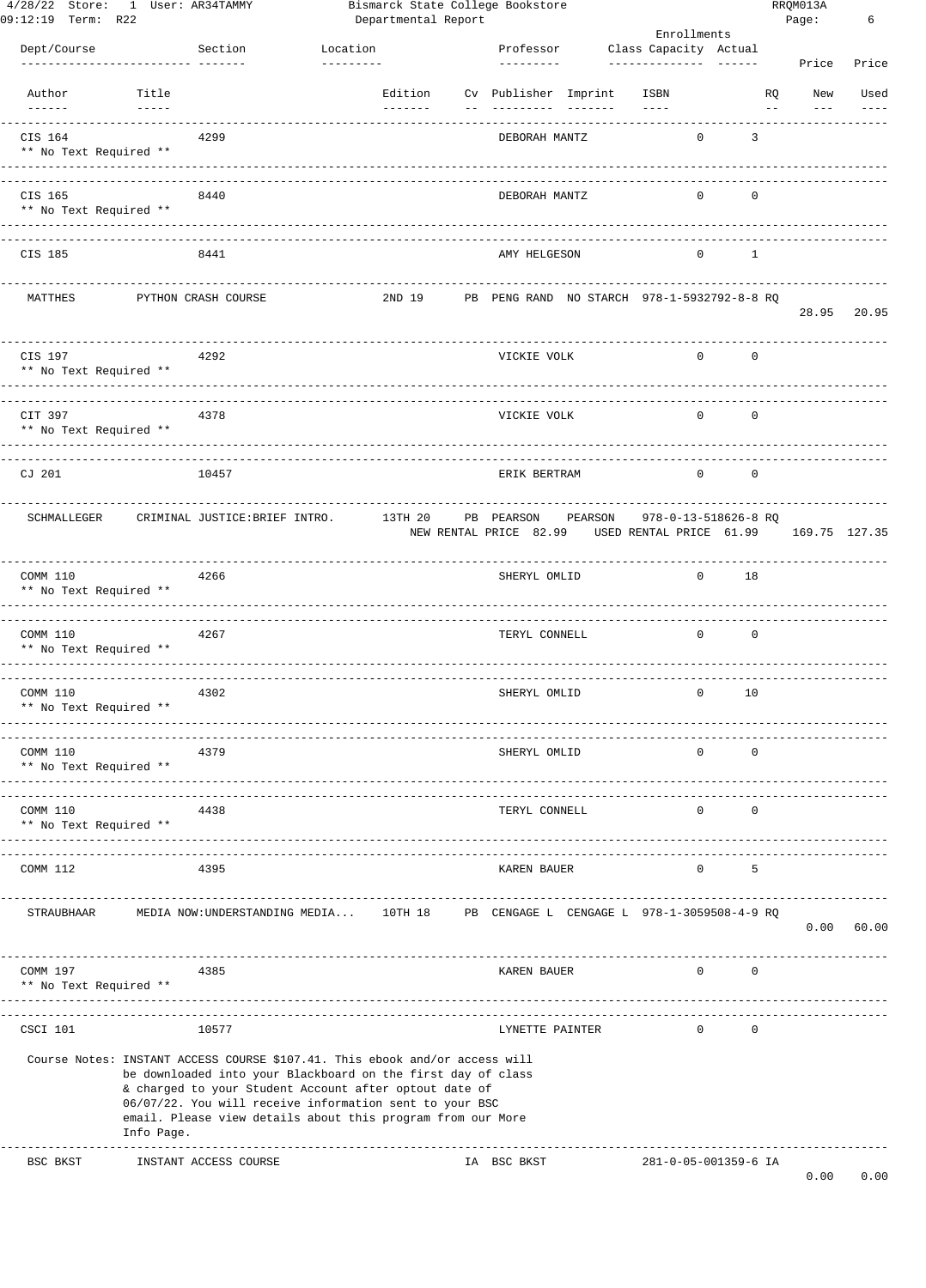| $4/28/22$ Store:        | 1 User: AR34TAMMY                                                                                                                                                                                                                                                                                                                             | Bismarck State College Bookstore |                                             |                 |                       |    |                | RRQM013A |       |
|-------------------------|-----------------------------------------------------------------------------------------------------------------------------------------------------------------------------------------------------------------------------------------------------------------------------------------------------------------------------------------------|----------------------------------|---------------------------------------------|-----------------|-----------------------|----|----------------|----------|-------|
| 09:12:19 Term: R22      |                                                                                                                                                                                                                                                                                                                                               | Departmental Report              |                                             |                 | Enrollments           |    |                | Page:    | 7     |
| Dept/Course             | Section                                                                                                                                                                                                                                                                                                                                       | Location                         | Professor                                   |                 | Class Capacity Actual |    |                |          |       |
|                         |                                                                                                                                                                                                                                                                                                                                               | ----------                       | ---------                                   |                 | --------------        |    |                | Price    | Price |
| Author<br>$- - - - - -$ | Title<br>$- - - - - -$                                                                                                                                                                                                                                                                                                                        | Edition<br>$- - - - - - -$       | Cv Publisher Imprint<br>$- - - - - - - - -$ | $- - - - - - -$ | ISBN<br>$- - - -$     |    | RQ<br>$- \, -$ | New      | Used  |
| CSCI 101                | 4312                                                                                                                                                                                                                                                                                                                                          |                                  | KRISTINA WELLS                              |                 | $\mathbf{0}$          | 10 |                |          |       |
|                         | Course Notes: INSTANT ACCESS COURSE \$107.41. This ebook and/or access will<br>be downloaded into your Blackboard on the first day of class<br>& charged to your Student Account after optout date of<br>06/07/22. You will receive information sent to your BSC<br>email. Please view details about this program from our More<br>Info Page. |                                  |                                             |                 |                       |    |                |          |       |
| BSC BKST                | INSTANT ACCESS COURSE                                                                                                                                                                                                                                                                                                                         |                                  | IA BSC BKST                                 |                 | 281-0-05-001359-6 IA  |    |                | 0.00     | 0.00  |
| DMS 207                 | 4433                                                                                                                                                                                                                                                                                                                                          |                                  | TARA WAGNER                                 |                 | $\mathbf{0}$          | 1  |                |          |       |
|                         | Course Notes: PURCHASE DIRECTLY IN CLASS. NOT AVAIL. @ BSC BOOKSTORE FOR<br>THE SUMMER TERM.                                                                                                                                                                                                                                                  |                                  |                                             |                 |                       |    |                |          |       |
|                         | ---------------<br>PEGASUS LECTURE ABDOMEN EXAMSIM, 2 EXAM                                                                                                                                                                                                                                                                                    |                                  | AC PEGASUS L                                |                 | 281-0-05-001561-3 RQ  |    |                | 94.00    | 0.00  |
| DMS 215                 | 4434                                                                                                                                                                                                                                                                                                                                          |                                  | ADRIENNE LOWE                               |                 | $\cap$                | 1  |                |          |       |
|                         | Course Notes: PURCHASE DIRECTLY IN CLASS. NOT AVAIL. @ BSC BOOKSTORE FOR<br>THE SUMMER TERM.                                                                                                                                                                                                                                                  |                                  |                                             |                 |                       |    |                |          |       |
|                         | ---------------<br>PEGASUS LECTURE ABDOMEN EXAMSIM, 2 EXAM                                                                                                                                                                                                                                                                                    |                                  | AC PEGASUS L                                |                 | 281-0-05-001561-3 RQ  |    |                | 94.00    | 0.00  |
| ECON 201                | 4261                                                                                                                                                                                                                                                                                                                                          |                                  | RYAN JOCKERS                                |                 | $\mathbf{0}$          | 7  |                |          |       |
|                         | Course Notes: INSTANT ACCESS COURSE \$116.36. This ebook and/or access will<br>be downloaded into your Blackboard on the first day of class<br>& charged to your Student Account after optout date of<br>06/07/22. You will receive information sent to your BSC<br>email. Please view details about this program from our More<br>Info Page. |                                  |                                             |                 |                       |    |                |          |       |
| BSC BKST                | INSTANT ACCESS COURSE                                                                                                                                                                                                                                                                                                                         |                                  | IA BSC BKST                                 |                 | 281-0-05-001359-6 IA  |    |                | 0.00     | 0.00  |
| ECON 201                | 4377                                                                                                                                                                                                                                                                                                                                          |                                  | TROY KRAVIG                                 |                 | $\Omega$              | 0  |                |          |       |
|                         | Course Notes: INSTANT ACCESS COURSE \$116.36. This ebook and/or access will<br>be downloaded into your Blackboard on the first day of class<br>& charged to your Student Account after optout date of<br>06/07/22. You will receive information sent to your BSC<br>email. Please view details about this program from our More<br>Info Page. |                                  |                                             |                 |                       |    |                |          |       |
| BSC BKST                | INSTANT ACCESS COURSE                                                                                                                                                                                                                                                                                                                         |                                  | IA BSC BKST                                 |                 | 281-0-05-001359-6 IA  |    |                | 0.00     | 0.00  |
| ECON 202                | 4262                                                                                                                                                                                                                                                                                                                                          |                                  | VIRGINIA SAIKI                              |                 | $\mathbf{0}$          | 12 |                |          |       |
|                         | Course Notes: INSTANT ACCESS COURSE \$116.36. This ebook and/or access will<br>be downloaded into your Blackboard on the first day of class<br>& charged to your Student Account after optout date of<br>06/07/22. You will receive information sent to your BSC<br>email. Please view details about this program from our More<br>Info Page. |                                  |                                             |                 |                       |    |                |          |       |
| BSC BKST                | INSTANT ACCESS COURSE                                                                                                                                                                                                                                                                                                                         |                                  | IA BSC BKST                                 |                 | 281-0-05-001359-6 IA  |    |                | 0.00     | 0.00  |
| ELPW 105                | 4332                                                                                                                                                                                                                                                                                                                                          |                                  | WESLEY BRAUN                                |                 | $\mathbf 0$           | 5  |                |          |       |
|                         |                                                                                                                                                                                                                                                                                                                                               |                                  |                                             |                 |                       |    |                |          |       |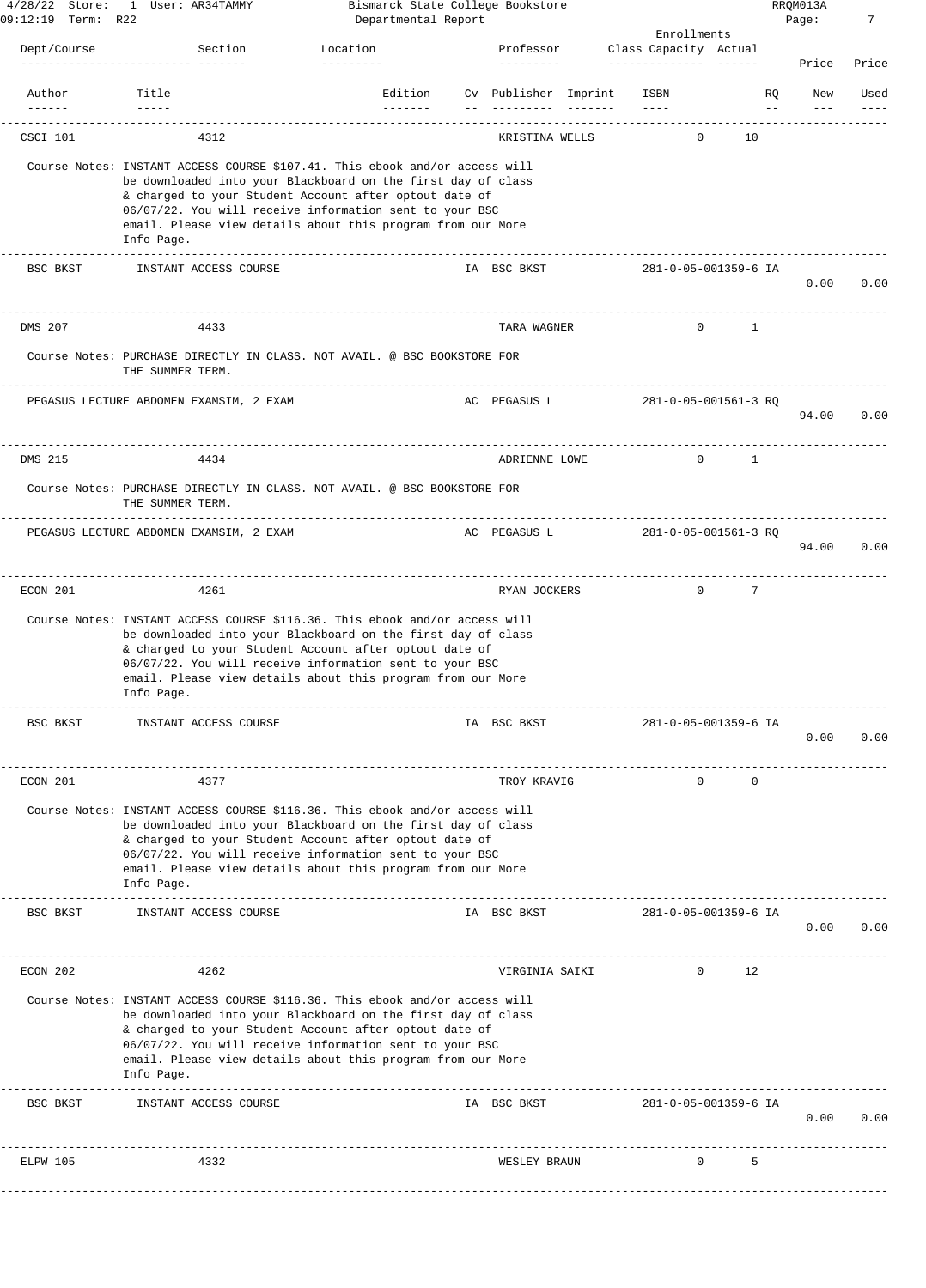| 09:12:19 Term: R22                 | 4/28/22 Store: 1 User: AR34TAMMY                                                                  |                       | Departmental Report | Bismarck State College Bookstore |                   | Enrollments                                  |             | RRQM013A<br>Page: |                | 8             |
|------------------------------------|---------------------------------------------------------------------------------------------------|-----------------------|---------------------|----------------------------------|-------------------|----------------------------------------------|-------------|-------------------|----------------|---------------|
| Dept/Course                        | Section                                                                                           | Location<br>--------- |                     | Professor<br>---------           |                   | Class Capacity Actual                        |             |                   | Price          | Price         |
| Author                             | Title                                                                                             |                       | Edition             | Cv Publisher Imprint             |                   | ISBN                                         |             | RQ                | New            | Used          |
| $- - - - - -$<br><b>BREEZE</b>     | POWER GENERATION TECHNOLOGIES (PB) 3RD 19                                                         |                       | --------            | PD ELSEVIER                      | $- - - - - - -$   | $- - - - -$<br>ELSEVIER 978-0-08-102631-1 RQ |             |                   | $---$<br>90.95 | 0.00          |
| ELPW 111                           | 4333                                                                                              |                       |                     | WESLEY BRAUN                     |                   | $\circ$                                      | $\mathbf 0$ |                   |                |               |
|                                    | SHIVELY/FERRARE UNDERSTANDING TODAY'S ELECTRICITY B 7.0                                           |                       |                     | ENERDYNAM                        |                   | 978-0-9965285-9-7 RQ                         |             |                   | 61.00          | 0.00          |
| ELPW 112<br>** No Text Required ** | 4334<br>---------                                                                                 |                       |                     | WESLEY BRAUN                     |                   | $\mathbf 0$                                  | 7           |                   |                |               |
| ELPW 114                           | 4335                                                                                              |                       |                     | <b>JENNIFER SEIBEL</b>           |                   | $\Omega$                                     | 0           |                   |                |               |
| SAFETY                             | INDUSTRIAL SAFETY & HEALTH                                                                        |                       | 719                 | PD SCHOOLCRAF                    |                   | 281-0-05-001095-3 RQ                         |             |                   | 51.00          | 0.00          |
| ELPW 120<br>** No Text Required ** | 4336                                                                                              |                       |                     | WESLEY BRAUN                     |                   | $\Omega$                                     | 9           |                   |                |               |
| ELPW 204                           | 4337                                                                                              |                       |                     | WESLEY BRAUN                     |                   | $\Omega$                                     | 9           |                   |                |               |
| SHOEMAKER                          | LINEMAN'S+CABLEMAN'S HANDBOOK                                                                     |                       | 13TH 17             | MCG                              | MCG               | 978-0-07-185003-2 RQ                         |             |                   | 83.45          | 62.60         |
| ELPW 206                           | 4338                                                                                              |                       |                     | WESLEY BRAUN                     |                   | $\mathbf{0}$                                 | 13          |                   |                |               |
| <b>ELMORE</b>                      | PROTECTIVE RELAYING THEORY+APPL. (C 2ND 04 PD TAYLOR                                              |                       |                     |                                  | DEKKER            | 978-0-8247-0972-3 RQ                         |             |                   |                | 241.00 180.75 |
| EMS 226<br>** No Text Required **  | 4290                                                                                              |                       |                     | COLTON BELMORE                   |                   | $\circ$                                      | 14          |                   |                |               |
| EMS 230                            | 4286                                                                                              |                       |                     | KELLI SEARS                      |                   | 0                                            | 14          |                   |                |               |
|                                    | AM.HEART ASSN. ACLS PROVIDER MANUAL-W/REFERENCE CA 20 PB ALLIED 100 AM HEART 978-1-6166977-2-3 RQ |                       |                     |                                  |                   |                                              |             |                   |                | 53.50 0.00    |
| EMS 231                            | 4287                                                                                              |                       |                     | KELLI SEARS                      |                   |                                              | $0$ 14      |                   |                |               |
|                                    | AM.HEART ASSN. PEDIATRIC ADV.LIFE SUPP.-PROVIDER M 20 PB ALLIED 100 AM HEART 978-1-6166978-5-3 RQ |                       |                     |                                  |                   |                                              |             |                   |                | 63.50 0.00    |
| EMS 232                            | ______________________________________<br>4288                                                    |                       |                     |                                  | DEEANN WERRE 0 14 |                                              |             |                   |                |               |
| NAEMT                              | PHTLS:PREHOSPITAL TRAUMA-W/ACCES 9TH 20 PB JONES+BART JONES+BART 978-1-2841714-7-1 RQ             |                       |                     |                                  |                   |                                              |             |                   |                | 62.85 0.00    |
| EMS 235                            | 4375                                                                                              |                       |                     | KELLI SEARS                      |                   |                                              | $0$ 14      |                   |                |               |
|                                    | FISDAP 6 FISDAP - PARAMEDIC ASSESSMENT PACKA 2020 AC FISDAP                                       |                       |                     |                                  |                   | 281-0-05-001360-2 RQ                         |             |                   |                | 120.70 0.00   |
| EMS 282                            | 4243                                                                                              |                       |                     | COLTON BELMORE                   |                   | $0 \t 14$                                    |             |                   |                |               |

\*\* No Text Required \*\*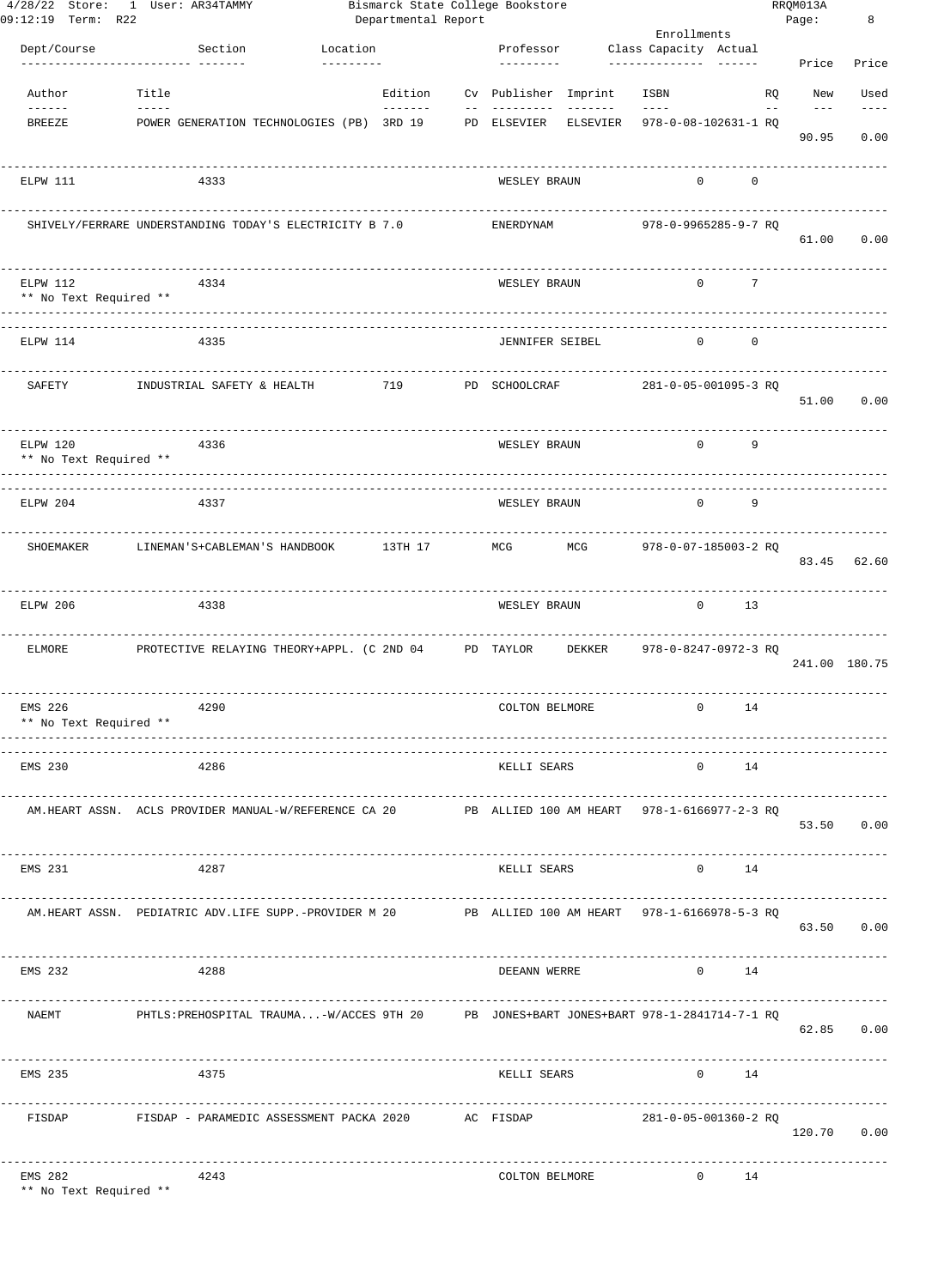| 09:12:19 Term: R22                | 4/28/22 Store: 1 User: AR34TAMMY                                                 |                                 |                 | Bismarck State College Bookstore<br>Departmental Report |               |                     |                                                              |                         |              |                                                              |                  | RRQM013A<br>Page: | 9           |
|-----------------------------------|----------------------------------------------------------------------------------|---------------------------------|-----------------|---------------------------------------------------------|---------------|---------------------|--------------------------------------------------------------|-------------------------|--------------|--------------------------------------------------------------|------------------|-------------------|-------------|
|                                   |                                                                                  |                                 |                 |                                                         |               |                     |                                                              |                         | Enrollments  |                                                              |                  |                   |             |
| Dept/Course                       | Section<br>--------------- -------                                               | Location<br>$- - - - - - - - -$ |                 |                                                         |               | ----------          | Professor Class Capacity Actual                              |                         |              |                                                              |                  | Price             | Price       |
|                                   |                                                                                  |                                 |                 |                                                         |               |                     |                                                              |                         |              |                                                              |                  |                   |             |
| Author<br>$\frac{1}{2}$           | Title<br>$- - - - - -$                                                           |                                 | $- - - - - - -$ |                                                         |               |                     | Edition Cv Publisher Imprint ISBN                            | $    -$                 |              |                                                              | RQ<br>$\sim$ $-$ | New               | Used        |
|                                   |                                                                                  |                                 |                 |                                                         |               |                     |                                                              |                         |              |                                                              |                  |                   |             |
| EMS 284<br>** No Text Required ** | 4289                                                                             |                                 |                 |                                                         |               | DEEANN WERRE        |                                                              |                         |              | 8                                                            |                  |                   |             |
|                                   | ---------------------------                                                      |                                 |                 |                                                         |               |                     |                                                              |                         |              |                                                              |                  |                   |             |
| EMS 284<br>** No Text Required ** | 8105                                                                             |                                 |                 |                                                         |               | DEEANN WERRE        |                                                              |                         | <sup>n</sup> | 6                                                            |                  |                   |             |
|                                   |                                                                                  |                                 |                 |                                                         |               |                     |                                                              |                         |              |                                                              |                  |                   |             |
| ENGL 110                          | 4268                                                                             |                                 |                 |                                                         |               |                     | KIMBERLY GUTIERREZ                                           |                         | $\Omega$     | 5                                                            |                  |                   |             |
| HACKER                            | POCKET STYLE MANUAL                                                              |                                 |                 |                                                         |               |                     | 9TH 21 SP MAC HIGHER BEDFORD BK 978-1-3191695-4-1 RQ         |                         |              |                                                              |                  |                   |             |
|                                   |                                                                                  |                                 |                 |                                                         |               |                     |                                                              |                         |              |                                                              |                  | 35.40             | 26.55       |
| ENGL 110                          | 4269                                                                             |                                 |                 |                                                         |               |                     | RACHAEL SOUTHAM                                              |                         |              | $0 \qquad \qquad$<br>$^{\circ}$                              |                  |                   |             |
|                                   |                                                                                  |                                 |                 |                                                         |               |                     |                                                              |                         |              |                                                              |                  |                   |             |
| HACKER                            | POCKET STYLE MANUAL                                                              |                                 |                 |                                                         |               |                     | 9TH 21 SP MAC HIGHER BEDFORD BK 978-1-3191695-4-1 RQ         |                         |              |                                                              |                  | 35.40             | 26.55       |
| AXELROD                           | CONCISE ST.MARTIN GUIDE TO WRITING 9TH                                           |                                 |                 |                                                         | CT MAC HIGHER |                     |                                                              |                         |              | 978-1-3194601-9-8 RQ                                         |                  |                   |             |
|                                   |                                                                                  |                                 |                 | NEW RENTAL PRICE 45.99                                  |               |                     |                                                              | USED RENTAL PRICE 34.99 |              |                                                              |                  | 90.55             | 67.95       |
| ENGL 110                          | 4270                                                                             |                                 |                 |                                                         |               |                     | KIMBERLY GUTIERREZ                                           |                         | $\Omega$     | 7                                                            |                  |                   |             |
|                                   |                                                                                  |                                 |                 |                                                         |               |                     |                                                              |                         |              |                                                              |                  |                   |             |
| HACKER                            | POCKET STYLE MANUAL                                                              |                                 | 9TH 21          |                                                         |               |                     | SP MAC HIGHER BEDFORD BK 978-1-3191695-4-1 RQ                |                         |              |                                                              |                  | 35.40             | 26.55       |
|                                   |                                                                                  |                                 |                 |                                                         |               |                     |                                                              |                         |              |                                                              |                  |                   |             |
| ENGL 120                          | 4271                                                                             |                                 |                 |                                                         |               | <b>JENIFER GRAY</b> |                                                              |                         | $\mathbf{0}$ | 18                                                           |                  |                   |             |
| HACKER                            | POCKET STYLE MANUAL                                                              | ------------------              |                 |                                                         |               |                     | 9TH 21 SP MAC HIGHER BEDFORD BK 978-1-3191695-4-1 RQ         |                         |              |                                                              |                  |                   |             |
|                                   |                                                                                  |                                 |                 |                                                         |               |                     |                                                              |                         |              |                                                              |                  | 35.40             | 26.55       |
| MEYER                             | LITERATURE TO GO                                                                 |                                 | 4TH 20          |                                                         |               |                     | PB MAC HIGHER BEDFORD BK 978-1-3191959-2-2 RO                |                         |              |                                                              |                  |                   |             |
|                                   |                                                                                  |                                 |                 |                                                         |               |                     | NEW RENTAL PRICE 36.99 USED RENTAL PRICE 24.99               |                         |              |                                                              |                  | 75.00             | 56.25       |
| ENGL 120                          | 4272                                                                             |                                 |                 |                                                         |               | JENIFER GRAY        |                                                              |                         |              | $0 \qquad \qquad 3$                                          |                  |                   |             |
|                                   |                                                                                  |                                 |                 |                                                         |               |                     |                                                              |                         |              |                                                              |                  |                   |             |
| HACKER                            | POCKET STYLE MANUAL                                                              |                                 |                 |                                                         |               |                     | 9TH 21 SP MAC HIGHER BEDFORD BK 978-1-3191695-4-1 RQ         |                         |              |                                                              |                  |                   | 35.40 26.55 |
|                                   | MEYER LITERATURE TO GO                                                           |                                 |                 |                                                         |               |                     | 4TH 20 PB MAC HIGHER BEDFORD BK 978-1-3191959-2-2 RQ         |                         |              |                                                              |                  |                   |             |
|                                   |                                                                                  |                                 |                 |                                                         |               |                     | NEW RENTAL PRICE 36.99 USED RENTAL PRICE 24.99 75.00 56.25   |                         |              |                                                              |                  |                   |             |
|                                   |                                                                                  |                                 |                 |                                                         |               |                     |                                                              |                         |              |                                                              |                  |                   |             |
| ENGL 125                          | 4274                                                                             |                                 |                 |                                                         |               |                     | CHRISTOPHER SLONE 0 9                                        |                         |              |                                                              |                  |                   |             |
| MARKEL                            | TECHNICAL COMMUNICATION                                                          |                                 |                 |                                                         |               |                     | 13TH 21 PB MAC HIGHER BEDFORD BK 978-1-3192450-0-9 RQ        |                         |              |                                                              |                  | ----------------  |             |
|                                   |                                                                                  |                                 |                 |                                                         |               |                     | NEW RENTAL PRICE 70.99 USED RENTAL PRICE 51.99 140.20 105.15 |                         |              |                                                              |                  |                   |             |
| ENGL 125                          | 4431                                                                             |                                 |                 |                                                         |               |                     | CHRISTOPHER SLONE                                            |                         |              | $\begin{array}{ccc} & & & 0 & \quad & \quad & 0 \end{array}$ |                  |                   |             |
|                                   |                                                                                  |                                 |                 |                                                         |               |                     |                                                              |                         |              |                                                              |                  |                   |             |
| MARKEL                            | TECHNICAL COMMUNICATION                                                          |                                 |                 |                                                         |               |                     | 13TH 21 PB MAC HIGHER BEDFORD BK 978-1-3192450-0-9 RQ        |                         |              |                                                              |                  |                   |             |
|                                   |                                                                                  |                                 |                 |                                                         |               |                     | NEW RENTAL PRICE 70.99 USED RENTAL PRICE 51.99 140.20 105.15 |                         |              |                                                              |                  |                   |             |
| ENGL 278                          | 4439                                                                             |                                 |                 |                                                         |               | ERIN PRICE          |                                                              |                         |              | $0 \qquad \qquad 7$                                          |                  |                   |             |
|                                   |                                                                                  |                                 |                 |                                                         |               |                     |                                                              |                         |              | -----------------                                            |                  |                   |             |
|                                   | KEROUAC ON THE ROAD (MOVIE TIE-IN) 12 PB PENG RAND PENG USA 978-0-14-312028-5 RQ |                                 |                 |                                                         |               |                     |                                                              |                         |              |                                                              |                  | 13.00 9.75        |             |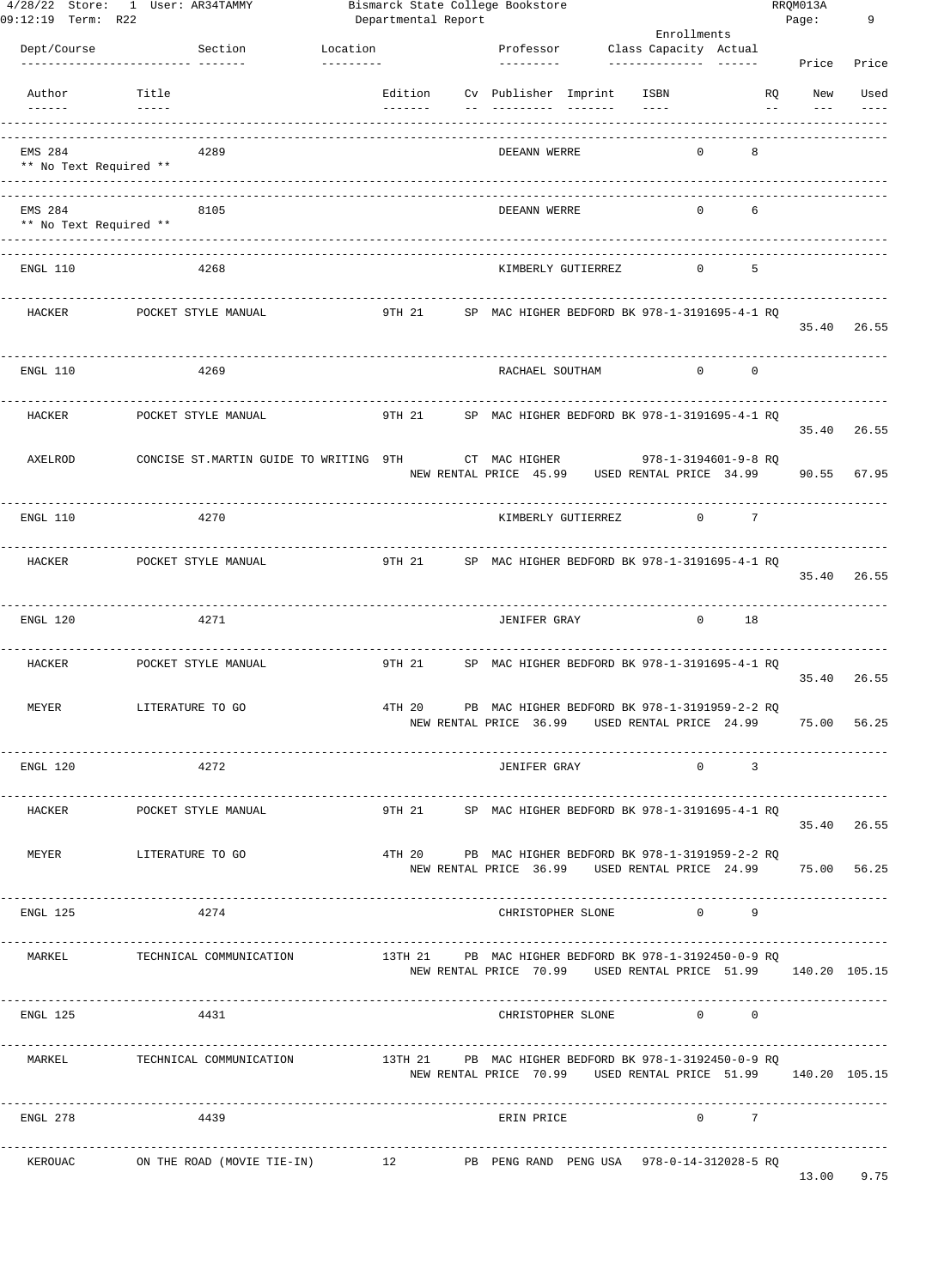| 09:12:19 Term: R22 | 4/28/22 Store: 1 User: AR34TAMMY                                                    | Bismarck State College Bookstore<br>Departmental Report |              |                      |                              |                                                                                      |                         |       | RRQM013A<br>Page: | 10                |
|--------------------|-------------------------------------------------------------------------------------|---------------------------------------------------------|--------------|----------------------|------------------------------|--------------------------------------------------------------------------------------|-------------------------|-------|-------------------|-------------------|
|                    |                                                                                     |                                                         |              |                      |                              | Enrollments                                                                          |                         |       |                   |                   |
| Dept/Course        | Section Location<br>----------------- -------                                       | $- - - - - - - - -$                                     |              | ----------           |                              | Professor Class Capacity Actual                                                      |                         |       | Price             | Price             |
| Author             | Title                                                                               |                                                         |              |                      | Edition Cv Publisher Imprint | ISBN                                                                                 |                         | RQ    | New               | Used              |
| $- - - - - -$      | HIGHSMITH TALENTED MR.RIPLEY                                                        | -------- <b>11</b><br>93                                |              |                      | PB NORTON NORTON             | $   -$<br>978-0-393-33214-8 RQ                                                       |                         | $- -$ | $- - -$<br>12.25  | $- - - -$<br>9.20 |
| MATHESON           | I AM LEGEND (PB)                                                                    | 95                                                      |              |                      |                              | PD MAC HIGHER ORB BOOK 978-0-312-86504-7 RQ                                          |                         |       | 13.00             | 9.75              |
| HORNBY             | HIGH FIDELITY                                                                       | 9.5                                                     |              |                      |                              | PB PENG RAND RIVERHEAD 978-1-5732282-1-3 RO                                          |                         |       | 12.25             | 9.20              |
| ENRT 101           | 4340                                                                                |                                                         |              | DANIEL SCHMIDT       |                              | $\Omega$                                                                             | $\sim$ 1                |       |                   |                   |
| CAPT               | INTRODUCTION TO PROCESS TECHNOLOGY 2ND 18                                           |                                                         |              |                      | PEARSON PEARSON              | 978-0-13-480824-6 RQ<br>NEW RENTAL PRICE 72.99 USED RENTAL PRICE 52.99 142.25 106.70 |                         |       |                   |                   |
| ENRT 104           | 4342                                                                                |                                                         |              | DANIEL SCHMIDT       |                              | $\circ$                                                                              | $\sim$ 4                |       |                   |                   |
|                    | DOE DOE FUNDAMENTALS BOOK VOL.1/2 1992 PB PRINTERS                                  |                                                         |              |                      |                              | 281-0-05-000341-2 RQ                                                                 |                         |       |                   | 45.50 34.15       |
| ENRT 105           | 4343                                                                                |                                                         |              | DANIEL SCHMIDT       |                              | $\mathbf{0}$                                                                         | $^{\circ}$              |       |                   |                   |
|                    | NAPTA SAFETY, HEALTH+ENVIRONMENT                                                    |                                                         |              | 2ND 20 PB PEARSON PH |                              | 978-0-13-557249-8 RQ<br>NEW RENTAL PRICE 53.99 USED RENTAL PRICE 40.99 106.95 80.25  |                         |       |                   |                   |
| ENRT 106           | 4344                                                                                |                                                         |              | WESLEY BRAUN         |                              |                                                                                      | $0 \qquad \qquad 1$     |       |                   |                   |
|                    | Course Notes: Same book used in ENRT 106/108.                                       |                                                         |              |                      |                              |                                                                                      |                         |       |                   |                   |
| HERMAN             | DELMAR'S STANDARD TXTBK.OF ELECTRIC 7TH 20 CENGAGE L DELMAR 978-1-3379003-4-8 RQ    |                                                         | . <u>.</u> . |                      |                              |                                                                                      |                         |       | 165.10 110.85     |                   |
| ENRT 107           | 4345                                                                                |                                                         |              | DANIEL SCHMIDT       |                              | $\mathbf{0}$                                                                         | $^{\circ}$              |       |                   |                   |
|                    | Course Notes: Same book that will be used in ENRT 110.                              |                                                         |              |                      |                              |                                                                                      |                         |       |                   |                   |
| THOMAS             | PROCESS TECHNOLOGY:EQUIPMENT+SYSTEM 4TH 15 PB CENGAGE L DELMAR 978-1-2854445-8-1 RQ |                                                         |              |                      |                              |                                                                                      |                         |       | 141.65 98.70      |                   |
| ENRT 108           | 4346                                                                                |                                                         |              | WESLEY BRAUN         |                              | $0 \qquad \qquad$                                                                    | 2                       |       |                   |                   |
|                    | Course Notes: Same book used in ENRT 106/108.                                       |                                                         |              |                      |                              |                                                                                      |                         |       |                   |                   |
| HERMAN             | DELMAR'S STANDARD TXTBK.OF ELECTRIC 7TH 20 CENGAGE L DELMAR 978-1-3379003-4-8 RQ    |                                                         |              |                      |                              |                                                                                      |                         |       | 165.10 110.85     |                   |
| ENRT 110           | 4347                                                                                |                                                         |              |                      | DANIEL SCHMIDT               | $\sim$ 0                                                                             | $^{\circ}$              |       |                   |                   |
|                    | Course Notes: Same book used in ENRT 107.                                           |                                                         |              |                      |                              |                                                                                      |                         |       |                   |                   |
| THOMAS             | PROCESS TECHNOLOGY:EQUIPMENT+SYSTEM 4TH 15 PB CENGAGE L DELMAR 978-1-2854445-8-1 RQ |                                                         |              |                      |                              |                                                                                      |                         |       | 141.65 98.70      |                   |
| ENRT 112           | 4348                                                                                |                                                         |              | WESLEY BRAUN         |                              | $0 \qquad \qquad$                                                                    | $\overline{\mathbf{3}}$ |       |                   |                   |
|                    | JTS READING P & ID                                                                  |                                                         |              | PD JTS               |                              | 281-0-05-000074-9 RQ                                                                 |                         |       |                   | 56.65 0.00        |
|                    | BSC ENERGY ENRT 112 PRINTS 2ND EDT. 2ND 2ND 18 PD PRINTERS 281-0-05-000073-2 RQ     |                                                         |              |                      |                              |                                                                                      |                         |       |                   | 40.58 0.00        |
| ENRT 116           | 4349                                                                                |                                                         |              | DANIEL SCHMIDT       |                              | $\sim$ 0 3                                                                           |                         |       |                   |                   |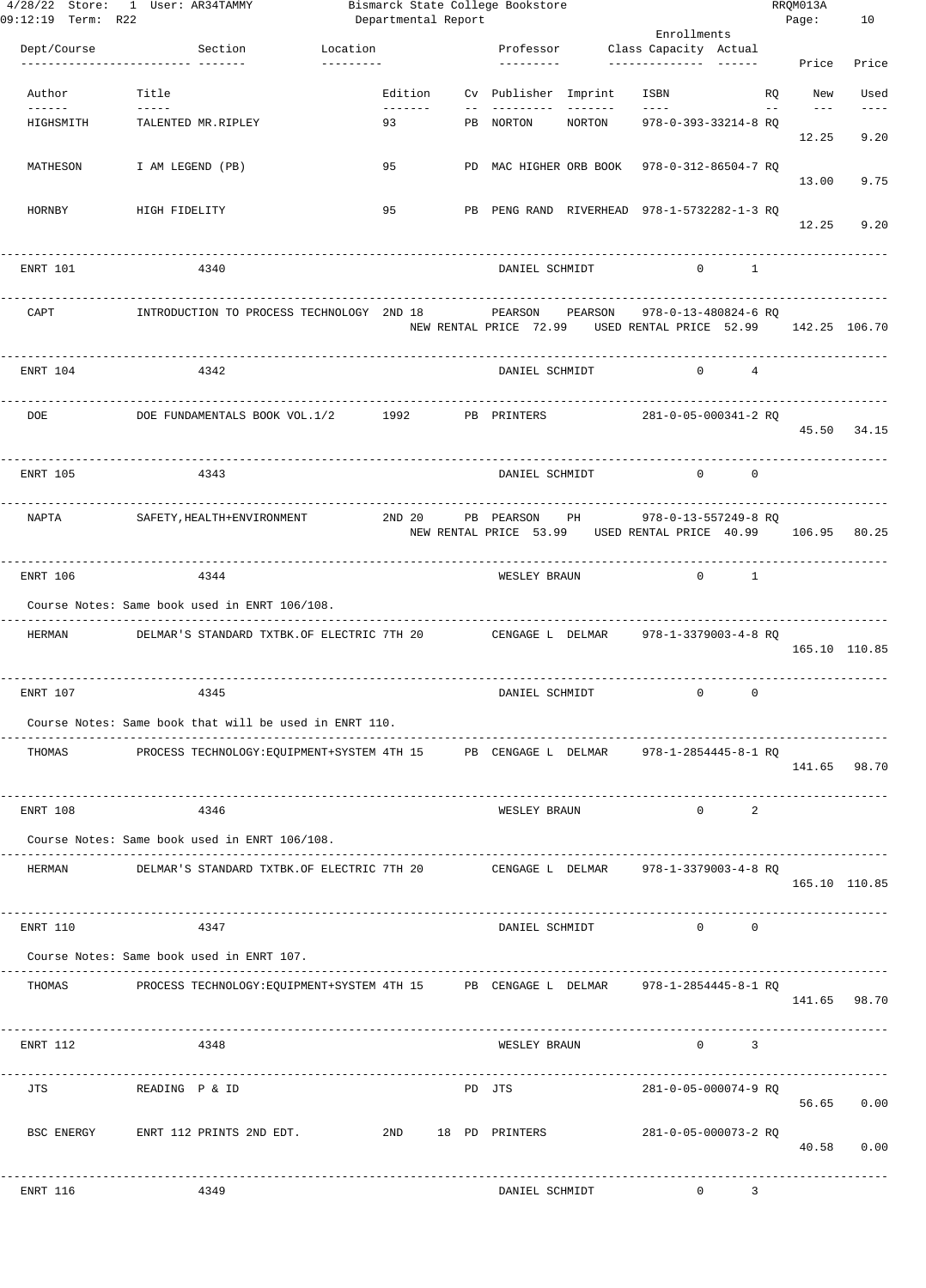| 09:12:19 Term: R22                 | 4/28/22 Store: 1 User: AR34TAMMY                                                                                                                                                 |                       | Departmental Report | Bismarck State College Bookstore |                                   | Enrollments                                                            |                                     | RRQM013A<br>Page:                 | 11            |
|------------------------------------|----------------------------------------------------------------------------------------------------------------------------------------------------------------------------------|-----------------------|---------------------|----------------------------------|-----------------------------------|------------------------------------------------------------------------|-------------------------------------|-----------------------------------|---------------|
| Dept/Course                        | Section<br>--------------- -------                                                                                                                                               | Location<br>--------- |                     | Professor<br>----------          |                                   | Class Capacity Actual                                                  |                                     | Price                             | Price         |
| Author                             | Title                                                                                                                                                                            |                       | --------            |                                  | Edition Cv Publisher Imprint ISBN | $- - - - -$                                                            |                                     | <b>RO</b><br>New<br>$--$<br>$---$ | Used<br>$---$ |
| NAPTA                              | PROCESS INSTRUMENTATION                                                                                                                                                          |                       | 2ND 20              | PB PEARSON                       | PEARSON                           | 978-0-13-521392-6 RQ<br>NEW RENTAL PRICE 71.99 USED RENTAL PRICE 53.99 |                                     |                                   | 106.95 80.25  |
| ENRT 117                           | 4339                                                                                                                                                                             |                       |                     | WESLEY BRAUN                     |                                   | $\Omega$                                                               | $\Omega$                            |                                   |               |
| QUINTANILLA                        | BUSINESS+PROFESSIONAL COMMUNICATION 4TH 20 PB SAGE                                                                                                                               |                       |                     |                                  | SAGE                              | 978-1-5063695-9-4 RO                                                   |                                     |                                   | 126.00 94.50  |
| ALRED                              | HANDBK.OF TECHNICAL WRITING                                                                                                                                                      |                       |                     |                                  |                                   | 12TH 19 SP MAC HIGHER BEDFORD BK 978-1-3190585-2-4 RQ                  |                                     |                                   | 79.25 59.45   |
| ENRT 118                           | 4350                                                                                                                                                                             |                       |                     | DANIEL SCHMIDT                   |                                   | $\mathbf{0}$                                                           | 5                                   |                                   |               |
| WILL                               | PLANT CYCLE MP005                                                                                                                                                                |                       |                     | RB PRINTERS                      |                                   | 281-0-05-000075-6 RQ                                                   |                                     | 42.50                             | 29.75         |
| WILL                               | PLANT SCIENCE MP004                                                                                                                                                              |                       |                     | RB PRINTERS                      |                                   | 281-0-05-000076-3 RO                                                   |                                     | 42.50                             | 29.75         |
| ENRT 120                           | 4351                                                                                                                                                                             |                       |                     | DANIEL SCHMIDT                   |                                   |                                                                        | $0 \qquad \qquad$<br>$\overline{4}$ |                                   |               |
| ENERGY DEPT                        | WATER TREATMENT & PURIFICATION 3RD 3RD CU PRINTERS                                                                                                                               |                       |                     |                                  |                                   | 281-0-05-000454-9 RO                                                   |                                     |                                   | 144.00 100.75 |
| ENRT 205                           | 4352                                                                                                                                                                             |                       |                     |                                  | DANIEL SCHMIDT                    |                                                                        | $0 \qquad \qquad 4$                 |                                   |               |
| WILSON                             | BOILER OPERATOR'S WORKBOOK-W/CD 4TH 08 PB ATP ATP                                                                                                                                |                       |                     |                                  |                                   | 978-0-8269-4497-9 RQ                                                   |                                     |                                   | 81.50 61.15   |
| ENRT 215                           | 4353                                                                                                                                                                             |                       |                     | DANIEL SCHMIDT                   |                                   | $\mathbf{0}$                                                           | 5                                   |                                   |               |
| THOMAS                             | PROCESS TECHNOLOGY TROUBLESHOOTING 09 PB CENGAGE L DELMAR L 978-1-4283110-0-8 RQ                                                                                                 |                       |                     |                                  |                                   |                                                                        |                                     |                                   | 141.65 106.25 |
| ENRT 220<br>** No Text Required ** | 4244                                                                                                                                                                             |                       |                     | DANIEL SCHMIDT                   |                                   | $\mathbf{0}$                                                           | 2                                   |                                   |               |
| ENRT 221                           | 4354                                                                                                                                                                             |                       |                     | WESLEY BRAUN                     |                                   | $\mathbf{0}$                                                           | 6                                   |                                   |               |
|                                    | Course Notes: Purchasing Access for online material. No physical textbook.<br>This ebook & access will be downloaded into your Blackboard<br>& charged to your Student Account . |                       |                     |                                  |                                   |                                                                        |                                     |                                   |               |
| AMATROL                            | ENRT 221 AMATROL LAP ACCESS 6 F21 OA AMATROL                                                                                                                                     |                       |                     |                                  |                                   | 281-0-05-001471-5 RQ                                                   |                                     |                                   | 69.30 0.00    |
| ENRT 224                           | 4355                                                                                                                                                                             |                       |                     | DANIEL SCHMIDT                   |                                   | $\overline{0}$                                                         | 10                                  |                                   |               |
|                                    | Course Notes: Purchasing Access for online material. No physical textbook.<br>This ebook & access will be downloaded into your Blackboard<br>& charged to your Student Account . |                       |                     |                                  |                                   |                                                                        |                                     |                                   |               |
| AMATROL                            | ENRT 224 AMATROL LAP ACCESS F21 OA AMATROL                                                                                                                                       |                       |                     |                                  |                                   | 281-0-05-001472-2 RQ                                                   |                                     |                                   | 100.80 0.00   |
| ENRT 224                           | 4403                                                                                                                                                                             |                       |                     | DANIEL SCHMIDT                   |                                   | $\overline{0}$                                                         | 4                                   |                                   |               |
|                                    |                                                                                                                                                                                  |                       |                     |                                  |                                   |                                                                        |                                     |                                   |               |

Course Notes: Purchasing Access for online material. No physical textbook.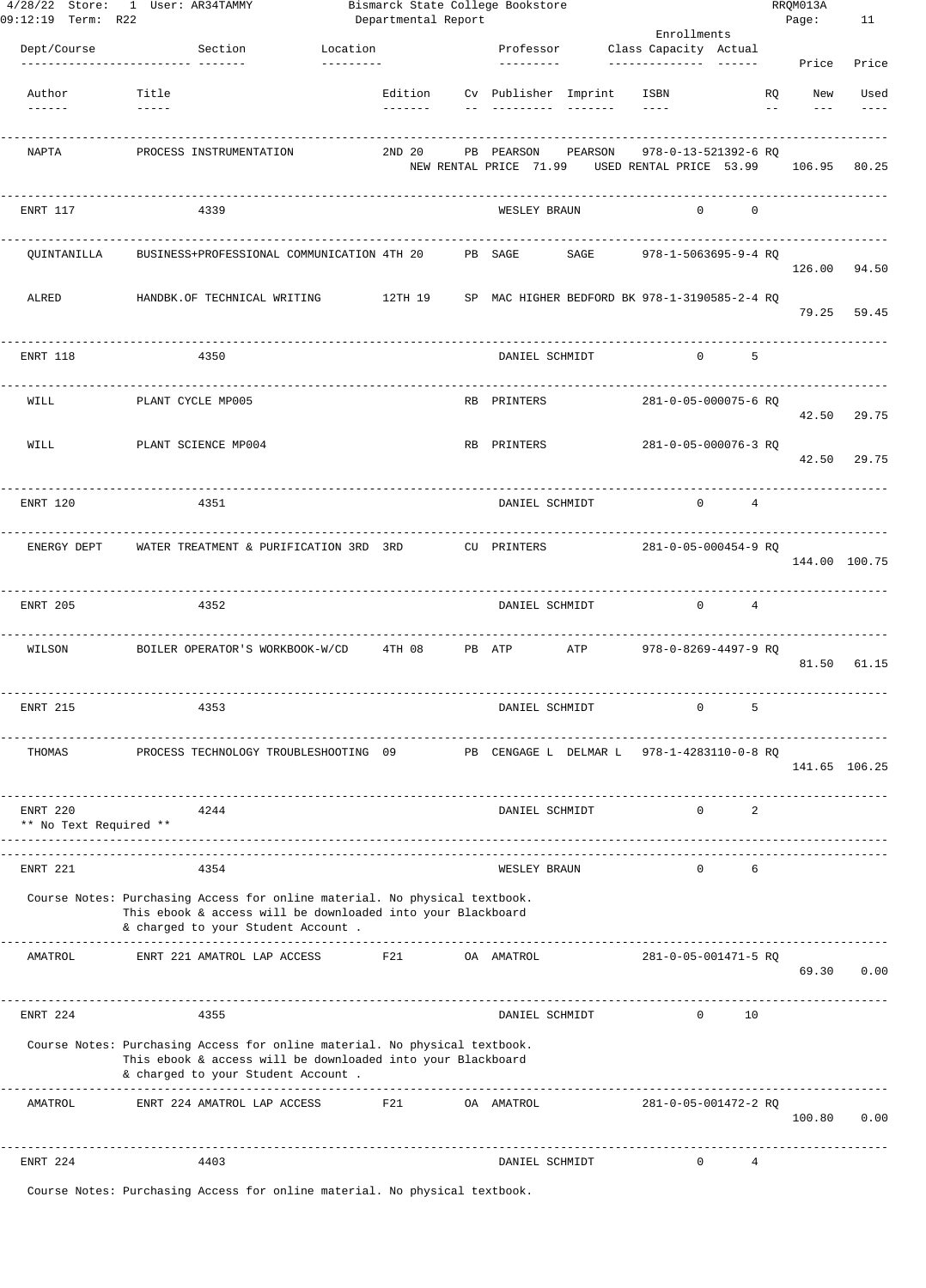| $4/28/22$ Store:<br>09:12:19 Term: R22 | 1 User: AR34TAMMY                                                                                                                                                                                                                                                                                                                            |                            | Departmental Report | Bismarck State College Bookstore                                                                             |                 |                                                 |                                            |         | RRQM013A<br>Page:  | 12          |
|----------------------------------------|----------------------------------------------------------------------------------------------------------------------------------------------------------------------------------------------------------------------------------------------------------------------------------------------------------------------------------------------|----------------------------|---------------------|--------------------------------------------------------------------------------------------------------------|-----------------|-------------------------------------------------|--------------------------------------------|---------|--------------------|-------------|
|                                        |                                                                                                                                                                                                                                                                                                                                              |                            |                     |                                                                                                              |                 | Enrollments                                     |                                            |         |                    |             |
| Dept/Course                            | Section                                                                                                                                                                                                                                                                                                                                      | Location<br>---------      |                     | Professor<br>---------                                                                                       |                 | Class Capacity Actual<br>--------------         |                                            |         | Price              | Price       |
| Author                                 | Title                                                                                                                                                                                                                                                                                                                                        |                            | Edition             | Cv Publisher Imprint                                                                                         |                 | ISBN                                            |                                            | RQ      | New                | Used        |
| $- - - - - -$                          | $- - - - -$<br>This ebook & access will be downloaded into your Blackboard<br>& charged to your Student Account .                                                                                                                                                                                                                            |                            | -------             | $- - - -$                                                                                                    | $- - - - - - -$ | $- - - -$                                       |                                            | $=$ $-$ |                    |             |
| AMATROL                                | -----------------<br>ENRT 224 AMATROL LAP ACCESS                                                                                                                                                                                                                                                                                             |                            | F21                 | OA AMATROL                                                                                                   |                 | 281-0-05-001472-2 RQ                            |                                            |         | 100.80             | 0.00        |
| ENRT 230                               | 4356                                                                                                                                                                                                                                                                                                                                         |                            |                     | WESLEY BRAUN                                                                                                 |                 | $\Omega$                                        | 9                                          |         |                    |             |
| MINI THOMAS                            | POWER SYSTEM SCADA & SMART GRIDS                                                                                                                                                                                                                                                                                                             |                            | 1ST                 | TAYLOR                                                                                                       |                 | 978-1-4822267-4-4 RQ                            |                                            |         | 126.00             | 94.50       |
| GEOG 161                               | 4319                                                                                                                                                                                                                                                                                                                                         |                            |                     | ANGELA MILAKOVIC                                                                                             |                 | $\mathbf 0$                                     | 6                                          |         |                    |             |
| PRICE                                  | GLOBALIZATION+DIVERSITY (LOOSELEAF) 6TH 20                                                                                                                                                                                                                                                                                                   |                            |                     | PB PEARSON<br>NEW RENTAL PRICE 55.99                                                                         | PEARSON         | 978-0-13-520387-3 RQ<br>USED RENTAL PRICE 39.99 |                                            |         | 107.25             | 80.45       |
| HIST 101                               | 4297                                                                                                                                                                                                                                                                                                                                         |                            |                     | DAVID TERRY                                                                                                  |                 | $\circ$                                         | 3                                          |         |                    |             |
|                                        | Course Notes: INSTANT ACCESS COURSE \$37.06. This ebook and/or access will<br>be downloaded into your Blackboard on the first day of class<br>& charged to your Student Account after optout date of<br>06/07/22. You will receive information sent to your BSC<br>email. Please view details about this program from our More<br>Info Page. |                            |                     |                                                                                                              |                 |                                                 |                                            |         |                    |             |
| BSC BKST                               | INSTANT ACCESS COURSE                                                                                                                                                                                                                                                                                                                        |                            |                     | IA BSC BKST                                                                                                  |                 | 281-0-05-001359-6 IA                            |                                            |         | 0.00               | 0.00        |
| HIST 103                               | 4254                                                                                                                                                                                                                                                                                                                                         |                            |                     | PERRY HORNBACHER                                                                                             |                 | $\mathbf 0$                                     | 4                                          |         |                    |             |
| ROARK                                  | AMERICAN PROMISE, VALUE ED., COMBINED 8TH 20                                                                                                                                                                                                                                                                                                 |                            |                     | PB MAC HIGHER BEDFORD BK 978-1-3192089-2-9 RQ                                                                |                 |                                                 |                                            |         | 74.80              | 56.10       |
| HIST 103                               | 4435                                                                                                                                                                                                                                                                                                                                         |                            |                     | Gregory Carlson                                                                                              |                 | $\mathbf 0$                                     | 0                                          |         |                    |             |
|                                        | Course Notes: Free download also available @ www.openstax.org.<br>---------------                                                                                                                                                                                                                                                            | ---------------------      |                     |                                                                                                              |                 |                                                 |                                            |         |                    |             |
| OPENSTAX                               | U.S. HISTORY (OER)                                                                                                                                                                                                                                                                                                                           |                            |                     | 17 OE XANEDU C OPENSTAX 281-0-02-128920-3 RC                                                                 |                 |                                                 |                                            |         | 53.00 39.75        |             |
| HIST 104                               | 4255                                                                                                                                                                                                                                                                                                                                         |                            |                     | PERRY HORNBACHER                                                                                             |                 |                                                 | $\begin{array}{ccc}\n0 & & 7\n\end{array}$ |         |                    |             |
| ROARK                                  | AMERICAN PROMISE, VALUE ED., COMBINED 8TH 20 PB MAC HIGHER BEDFORD BK 978-1-3192089-2-9 RO                                                                                                                                                                                                                                                   |                            |                     |                                                                                                              |                 |                                                 |                                            |         |                    | 74.80 56.10 |
| HMSV 197<br>** No Text Required **     | 4263                                                                                                                                                                                                                                                                                                                                         |                            |                     | LISA HOYNES                                                                                                  |                 | $\Omega$                                        | 2                                          |         | ------------------ |             |
| HPER 100                               | 4264                                                                                                                                                                                                                                                                                                                                         |                            |                     | WAYNE HECKAMAN                                                                                               |                 | $\Omega$                                        | - 11                                       |         |                    |             |
| HOPSON                                 | GET FIT, STAY WELL!                                                                                                                                                                                                                                                                                                                          |                            | 4TH 18              | PR RENT PEARS RENT PEARS 978-0-13-439206-6 RQ<br>NEW RENTAL PRICE 74.99 USED RENTAL PRICE 74.99 102.65 77.00 |                 |                                                 |                                            |         |                    |             |
|                                        | Book Notes: Rental Only Option<br>-----------------------                                                                                                                                                                                                                                                                                    | -------------------------- |                     |                                                                                                              |                 |                                                 |                                            |         |                    |             |
| HUMS 210                               | 4306                                                                                                                                                                                                                                                                                                                                         |                            |                     | GREGORY PITCHER                                                                                              |                 |                                                 | $0$ 8                                      |         |                    |             |
| RANDLE                                 | ISSUES IN THE SPANISH-SPEAKING WORL 03                                                                                                                                                                                                                                                                                                       |                            |                     | ABC CLIO GREENWD<br>NEW RENTAL PRICE 19.99 USED RENTAL PRICE 13.99 40.50 27.50                               |                 | 978-0-313-31974-7 RQ                            |                                            |         |                    |             |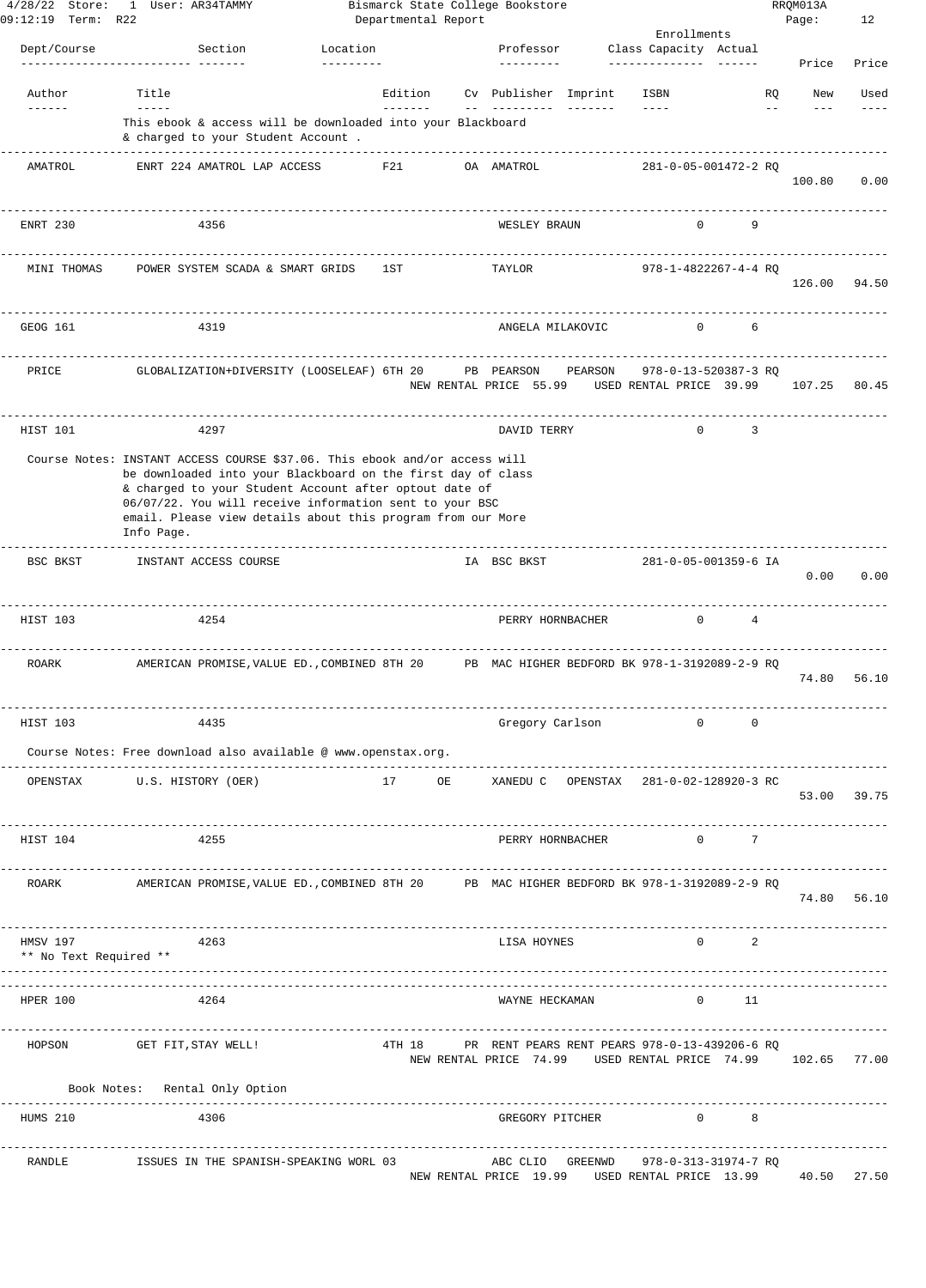| 09:12:19 Term: R22      | 4/28/22 Store: I User: AR34TAMMY |                                                                                          |           | Departmental Report | Bismarck State College Bookstore  |           |                       |                      |                         | RRQMUI3A<br>Page: | 13    |
|-------------------------|----------------------------------|------------------------------------------------------------------------------------------|-----------|---------------------|-----------------------------------|-----------|-----------------------|----------------------|-------------------------|-------------------|-------|
|                         |                                  |                                                                                          |           |                     |                                   |           | Enrollments           |                      |                         |                   |       |
| Dept/Course             |                                  | Section                                                                                  | Location  |                     | Professor                         |           | Class Capacity Actual |                      |                         |                   |       |
|                         |                                  |                                                                                          | --------- |                     | ----------                        |           | _______________       |                      |                         | Price             | Price |
| Author<br>$- - - - - -$ | Title<br>$- - - - -$             |                                                                                          |           | Edition             | Cv Publisher Imprint<br>--------- | $- - - -$ | ISBN<br>$- - - -$     |                      | RQ<br>$\qquad \qquad -$ | New               | Used  |
| HVAC 213                | ** No Text Required **           | 4251                                                                                     |           |                     | RYAN OKERSON                      |           | 0                     | $\mathbf 0$          |                         |                   |       |
|                         |                                  |                                                                                          |           |                     |                                   |           |                       |                      |                         |                   |       |
| ICTL 205L               | ** No Text Required **           | 4357                                                                                     |           |                     | TODD SEIBEL                       |           | 0                     | 5                    |                         |                   |       |
| ICTL 215L               | ** No Text Required **           | 4358                                                                                     |           |                     | TODD SEIBEL                       |           | 0                     | 5                    |                         |                   |       |
| ICTL 225L               | ** No Text Required **           | 4359                                                                                     |           |                     | TODD SEIBEL                       |           | 0                     | 5                    |                         |                   |       |
| ICTL 235L               | ** No Text Required **           | 4384                                                                                     |           |                     | TODD SEIBEL                       |           | 0                     | 3                    |                         |                   |       |
| ICTL 245L               | ** No Text Required **           | 4360                                                                                     |           |                     | TODD SEIBEL                       |           | 0                     | 3                    |                         |                   |       |
| ICTL 255L               | ** No Text Required **           | 4361                                                                                     |           |                     | TODD SEIBEL                       |           | 0                     | 3                    |                         |                   |       |
|                         |                                  |                                                                                          |           |                     |                                   |           |                       |                      |                         |                   |       |
| INVN 100                | ** No Text Required **           | 9998                                                                                     |           |                     | BOOKSTORE I                       |           | 0                     | $\mathbf 0$          |                         |                   |       |
| INVN 101                | ** No Text Required **           | 9999                                                                                     |           |                     | BOOKSTORE II                      |           | $\mathbf 0$           | $\mathbf 0$          |                         |                   |       |
| LNWK 100                | ** No Text Required **           | 4380                                                                                     |           |                     | BRADLEY ANDERSON                  |           | 0                     | $\mathbf 0$          |                         |                   |       |
| LNWK 104                | ** No Text Required **           | 4362                                                                                     |           |                     | BRADLEY ANDERSON                  |           | 0                     | $\mathbf 0$          |                         |                   |       |
| LNWK 108                | ** No Text Required **           | 4363<br>-------------                                                                    |           |                     | KEVIN HOLMSTROM                   |           | 0                     | 0                    |                         |                   |       |
| LNWK 110                | ** No Text Required **           | 4381                                                                                     |           |                     | WILLIAM GIESER                    |           | $\mathbf{0}$          | $\mathbf 0$          |                         |                   |       |
| MATH 103                |                                  | 4276                                                                                     |           |                     | DANICA ALLARD                     |           | $\mathbf{0}$          | 7                    |                         |                   |       |
|                         |                                  | Course Notes: Choose 1 of the 2 options listed.<br>------------------------------------- |           |                     |                                   |           |                       |                      |                         |                   |       |
| PEARSON                 |                                  | MYMATHLAB STANDALONE ACCESS CARD                                                         |           | 4TH 12              | AC PEARSON                        | PEARSON   | 978-0-321-19991-1 C1  |                      |                         | 110.25 0.00       |       |
| BITTINGER               |                                  | COLL.ALG.:GRAPHS+MODELS(LL)-W/MYMAT 6TH 17 PB PEARSON                                    |           |                     |                                   | PEARSON   | 978-0-13-426452-3 C1  |                      |                         | 182.25 0.00       |       |
| MATH 107                |                                  | 4392                                                                                     |           |                     | DANICA ALLARD                     |           |                       | $\overline{0}$<br>-2 |                         |                   |       |
| PEARSON                 |                                  | MYMATHLAB STANDALONE ACCESS CARD 4TH 12 AC PEARSON                                       |           |                     |                                   | PEARSON   | 978-0-321-19991-1 RQ  |                      |                         | 110.25 0.00       |       |
| MATH 137                |                                  | 4277                                                                                     |           |                     | DAVID PETERSON                    |           |                       | $0 \qquad \qquad 7$  |                         |                   |       |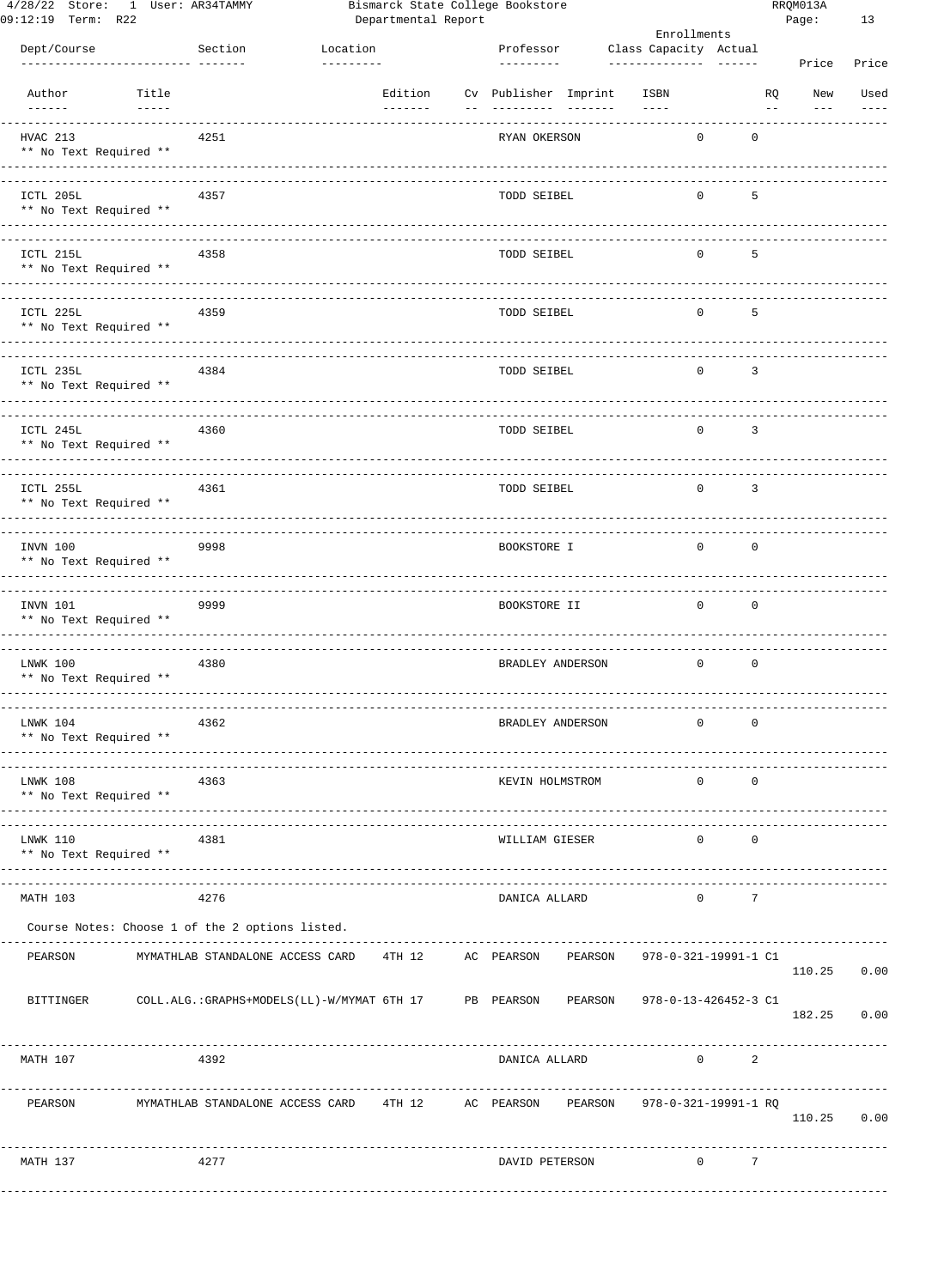| $4/28/22$ Store:<br>09:12:19 Term: R22 | 1 User: AR34TAMMY                                                                                                                                       |                       | Departmental Report              |       | Bismarck State College Bookstore |                     |                                             |              |       | RRQM013A<br>Page: | 14            |
|----------------------------------------|---------------------------------------------------------------------------------------------------------------------------------------------------------|-----------------------|----------------------------------|-------|----------------------------------|---------------------|---------------------------------------------|--------------|-------|-------------------|---------------|
|                                        |                                                                                                                                                         |                       |                                  |       |                                  |                     | Enrollments                                 |              |       |                   |               |
| Dept/Course                            | Section<br>---------------- -------                                                                                                                     | Location<br>--------- |                                  |       | Professor<br>---------           |                     | Class Capacity Actual                       |              |       | Price             | Price         |
| Author                                 | Title                                                                                                                                                   |                       | Edition                          |       | Cv Publisher Imprint             |                     | ISBN                                        |              | RO.   | New               | Used          |
| $- - - - - -$<br>PEARSON               | $\frac{1}{2}$<br>MYMATHLAB STANDALONE ACCESS CARD                                                                                                       |                       | --------<br>4TH 12               | $- -$ | ----------<br>AC PEARSON         | --------<br>PEARSON | $\frac{1}{2}$<br>978-0-321-19991-1 RO       |              | $- -$ | $- - -$<br>110.25 | $---$<br>0.00 |
| MATH 165                               | 4278                                                                                                                                                    |                       |                                  |       | DANICA ALLARD                    |                     | $\mathbf{0}$                                | $\mathbf{1}$ |       |                   |               |
| CENGAGE                                | CENGAGE UNLIMITED-ACCESS (1 SEMESTE 18                                                                                                                  |                       |                                  |       |                                  |                     | AC CENGAGE L CENGAGE L 978-0-357-70003-7 RO |              |       | 119.99            | 0.00          |
| MATH 166                               | 4279                                                                                                                                                    |                       |                                  |       | JEFFREY SKIBICKI                 |                     | $\Omega$                                    | 1            |       |                   |               |
|                                        | Course Notes: If you purchased for MATH 165, you do NOT need to purchase<br>again.                                                                      |                       |                                  |       |                                  |                     |                                             |              |       |                   |               |
| CENGAGE                                | ----------<br>CENGAGE UNLIMITED-ACCESS (1 SEMESTE 18 AC CENGAGE L CENGAGE L 978-0-357-70003-7 RQ                                                        |                       |                                  |       |                                  |                     |                                             |              |       | 119.99            | 0.00          |
| MATH 210                               | 4280                                                                                                                                                    |                       |                                  |       | TARYN CHASE                      |                     | $\Omega$                                    | 19           |       |                   |               |
|                                        | Course Notes: TI83 or TI84 Plus Graphing Calculator Required. Available<br>at the BSC Bookstore. Choose 1 of 2 options listed for<br>coursematerials.   |                       |                                  |       |                                  |                     |                                             |              |       |                   |               |
| TRIOLA                                 | ELEMENTARY STATTI83/84(LL)-W/MYS 5TH 19                                                                                                                 |                       |                                  |       | PB PEARSON                       | PEARSON             | 978-0-13-519225-2 C1                        |              |       | 182.25            | 0.00          |
| TRIOLA                                 | ELEMENTARY STAT.USING TI83/84-AC 5TH 19                                                                                                                 |                       |                                  |       | AC PEARSON                       | PEARSON             | 978-0-13-486973-5 C1                        |              |       | 126.50            | 0.00          |
| MATH 210                               | 4298                                                                                                                                                    |                       |                                  |       | Michael Kern                     |                     | $\Omega$                                    | $\circ$      |       |                   |               |
|                                        | Course Notes: TI-83 or TI-84 Plus Graphing Calculator Required. Available<br>at the BSC Bookstore. Choose 1 of 2 options listed for<br>coursematerials. |                       |                                  |       |                                  |                     |                                             |              |       |                   |               |
| TRIOLA                                 | ELEMENTARY STAT.USING TI83/84-AC 5TH 19                                                                                                                 |                       |                                  |       | AC PEARSON                       | PEARSON             | 978-0-13-486973-5 C1                        |              |       | 126.50            | 0.00          |
| TRIOLA                                 | ELEMENTARY STATTI83/84(LL)-W/MYS 5TH 19                                                                                                                 |                       |                                  |       | PB PEARSON                       | PEARSON             | 978-0-13-519225-2 C1                        |              |       | 182.25            | 0.00          |
| MATH 210                               | 4391                                                                                                                                                    |                       |                                  |       | MICHAEL KERN                     |                     | $\Omega$                                    | 2            |       |                   |               |
|                                        | Course Notes: TI83 or TI84 Plus Graphing Calculator Required. Available<br>at the BSC Bookstore.<br>coursematerials.                                    |                       | Choose 1 of 2 options listed for |       |                                  |                     |                                             |              |       |                   |               |
| TRIOLA                                 | ELEMENTARY STAT.USING TI83/84 (LL 5TH 19                                                                                                                |                       |                                  |       | PB PEARSON                       | PEARSON             | 978-0-13-468888-6 RO                        |              |       | 144.75            | 0.00          |
| MICR 202<br>** No Text Required **     | 10435<br>Course Notes: Materials will be provided by instructor.                                                                                        |                       |                                  |       | DEB SHIPMAN                      |                     | $\Omega$                                    | $\Omega$     |       |                   |               |
| MICR 202<br>** No Text Required **     | 4418<br>Course Notes: Materials will be provided by instructor.                                                                                         |                       |                                  |       | Deborah Shipman                  |                     | $\circ$                                     | 16           |       |                   |               |
| MICR 202L                              | 4419                                                                                                                                                    |                       |                                  |       | Deborah Shipman                  |                     | $\mathbf{0}$                                | 14           |       |                   |               |
| LABSTER                                | LABSTER ONLINE ACCESS MICR 202L                                                                                                                         |                       | S22                              |       | AC LABSTER                       |                     | 281-0-05-001488-3 RQ                        |              |       | 75.00             | 0.00          |
| <b>MLS 205</b>                         | 4313                                                                                                                                                    |                       |                                  |       | TRACIE SEIBEL                    |                     | $^{\circ}$                                  | 5            |       |                   |               |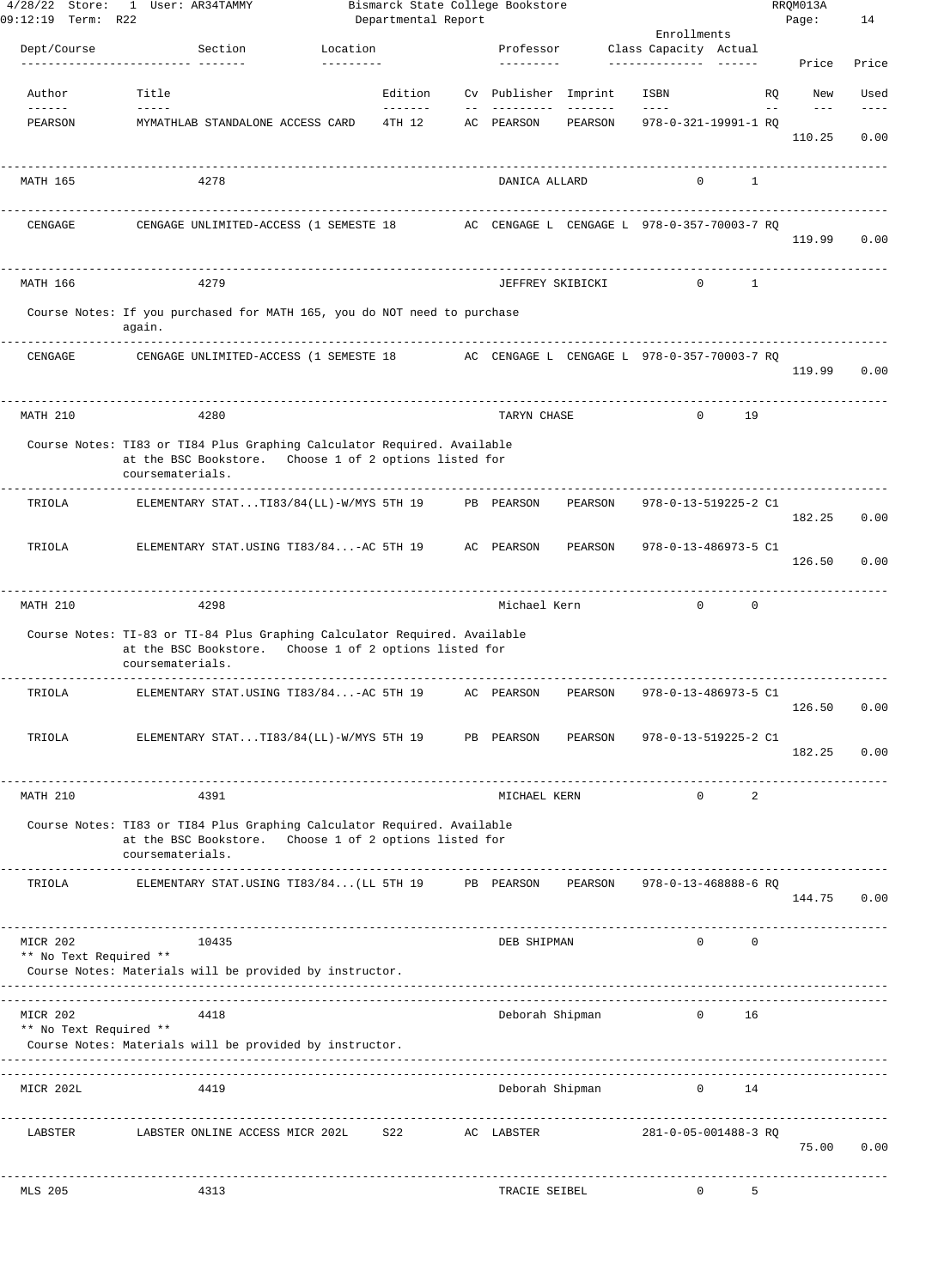| 4/28/22 Store:                     | 1 User: AR34TAMMY       |                                                                          |           |                     |  | Bismarck State College Bookstore |                   |                       |              |                          | RRQM013A     |       |
|------------------------------------|-------------------------|--------------------------------------------------------------------------|-----------|---------------------|--|----------------------------------|-------------------|-----------------------|--------------|--------------------------|--------------|-------|
| 09:12:19 Term: R22                 |                         |                                                                          |           | Departmental Report |  |                                  |                   | Enrollments           |              |                          | Page:        | 15    |
| Dept/Course                        |                         | Section                                                                  | Location  |                     |  | Professor                        |                   | Class Capacity Actual |              |                          |              |       |
|                                    |                         |                                                                          | --------- |                     |  | ---------                        |                   | ---------------       |              |                          | Price        | Price |
| Author                             | Title                   |                                                                          |           | Edition             |  | Cv Publisher Imprint             |                   | ISBN                  |              | <b>RQ</b>                | New          | Used  |
| $- - - - - -$                      | $\frac{1}{2}$           |                                                                          |           | $- - - - - - -$     |  | ----------                       | $- - - - - - - -$ | $- - - -$             |              | $\overline{\phantom{m}}$ | $- - -$      | $  -$ |
| ** No Text Required **             |                         |                                                                          |           |                     |  |                                  |                   |                       |              |                          |              |       |
|                                    |                         |                                                                          |           |                     |  |                                  |                   |                       |              |                          |              |       |
| MLS 215                            |                         | 4314                                                                     |           |                     |  | TRACIE SEIBEL                    |                   |                       | $\Omega$     | 5                        |              |       |
| ** No Text Required **             |                         |                                                                          |           |                     |  |                                  |                   |                       |              |                          |              |       |
|                                    |                         |                                                                          |           |                     |  |                                  |                   |                       |              |                          |              |       |
| MUSC 145                           |                         | 4397                                                                     |           |                     |  | CLYDE BAUMAN                     |                   |                       | $\Omega$     | $\mathbf 0$              |              |       |
| ** No Text Required **             |                         |                                                                          |           |                     |  |                                  |                   |                       |              |                          |              |       |
|                                    |                         |                                                                          |           |                     |  |                                  |                   |                       |              |                          |              |       |
| MUSC 145                           |                         | 4398                                                                     |           |                     |  | LAURA PROKOPYK                   |                   |                       | $\Omega$     | $\mathbf 0$              |              |       |
| ** No Text Required **             |                         |                                                                          |           |                     |  |                                  |                   |                       |              |                          |              |       |
|                                    |                         |                                                                          |           |                     |  |                                  |                   |                       |              |                          |              |       |
| MUSC 145                           |                         | 4410                                                                     |           |                     |  | DAVID SORENSON                   |                   |                       | $\Omega$     | $\mathbf 0$              |              |       |
| ** No Text Required **             |                         |                                                                          |           |                     |  |                                  |                   |                       |              |                          |              |       |
|                                    |                         |                                                                          |           |                     |  |                                  |                   |                       |              |                          |              |       |
|                                    |                         |                                                                          |           |                     |  |                                  |                   |                       |              |                          |              |       |
| MUSC 146<br>** No Text Required ** |                         | 4399                                                                     |           |                     |  | LAURA PROKOPYK                   |                   |                       | $\Omega$     | $\mathbf 0$              |              |       |
|                                    |                         |                                                                          |           |                     |  |                                  |                   |                       |              |                          |              |       |
|                                    |                         |                                                                          |           |                     |  |                                  |                   |                       |              |                          |              |       |
| MUSC 146                           |                         | 4400                                                                     |           |                     |  | DOUGLAS KLEIN                    |                   |                       | $\Omega$     | $\mathbf 0$              |              |       |
|                                    |                         |                                                                          |           |                     |  |                                  |                   |                       |              |                          |              |       |
| <b>BAY</b>                         |                         | ELECTRIC BASS MANUSCRIPT BOOK                                            |           | 91                  |  | PB MEL BAY                       | MEL BAY           |                       |              | 978-1-5622214-9-2 RQ     |              |       |
|                                    |                         |                                                                          |           |                     |  |                                  |                   |                       |              |                          | 6.00         | 4.50  |
| BAY                                |                         | COMPLETE ELECTRIC BASS GUITAR                                            |           | UPDATE              |  | MEL BAY                          |                   |                       |              | 978-0-7866-8760-2 RQ     |              |       |
|                                    |                         |                                                                          |           |                     |  |                                  |                   |                       |              |                          | 26.00        | 19.50 |
|                                    |                         |                                                                          |           |                     |  |                                  |                   |                       |              |                          |              |       |
| MUSC 146                           |                         | 4401                                                                     |           |                     |  | DOUGLAS KLEIN                    |                   |                       | $\circ$      | $\mathbf{1}$             |              |       |
|                                    |                         |                                                                          |           |                     |  |                                  |                   |                       |              |                          |              |       |
|                                    |                         |                                                                          |           |                     |  |                                  | MEL BAY           |                       |              |                          |              |       |
| BAY                                | <b>GUITAR TABLATURE</b> |                                                                          |           | 78                  |  | PB MEL BAY                       |                   |                       |              | 978-0-87166-768-7 RQ     | 7.00         | 5.25  |
|                                    |                         |                                                                          |           |                     |  |                                  |                   |                       |              |                          |              |       |
| <b>SNYDER</b>                      |                         | JERRY SNYDER'S GUITAR SCHOOL-METH.B 93                                   |           |                     |  | PB ALFRED                        | ALFRED            |                       |              | 978-0-88284-901-0 RQ     |              |       |
|                                    |                         |                                                                          |           |                     |  |                                  |                   |                       |              |                          | 9.40         | 7.05  |
|                                    |                         |                                                                          |           |                     |  |                                  |                   |                       |              |                          |              |       |
| MUSC 297                           |                         | 4295                                                                     |           |                     |  | DOUGLAS KLEIN                    |                   |                       | 0            | 0                        |              |       |
| ** No Text Required **             |                         |                                                                          |           |                     |  |                                  |                   |                       |              |                          |              |       |
|                                    |                         |                                                                          |           |                     |  |                                  |                   |                       |              |                          |              |       |
| NURS 100                           |                         | 4311                                                                     |           |                     |  | ALISON ZARR                      |                   |                       | $\Omega$     | 0                        |              |       |
| ** No Text Required **             |                         |                                                                          |           |                     |  |                                  |                   |                       |              |                          |              |       |
|                                    |                         |                                                                          |           |                     |  |                                  |                   |                       |              |                          |              |       |
| NURS 100                           |                         | 4426                                                                     |           |                     |  | ALISON ZARR                      |                   |                       | $\Omega$     | 0                        |              |       |
| ** No Text Required **             |                         | ________________________                                                 |           |                     |  |                                  |                   |                       |              |                          |              |       |
|                                    |                         |                                                                          |           |                     |  |                                  |                   |                       |              |                          |              |       |
| <b>NURS 126</b>                    |                         | 4409                                                                     |           |                     |  | DAWN ROMFO                       |                   |                       | 0            | 40                       |              |       |
| ** No Text Required **             |                         |                                                                          |           |                     |  |                                  |                   |                       |              |                          |              |       |
|                                    |                         |                                                                          |           |                     |  |                                  |                   |                       |              |                          |              |       |
| <b>NURS 129</b>                    |                         | 4372                                                                     |           |                     |  | MELANIE SCHOCK                   |                   |                       | $\mathbf{0}$ | 25                       |              |       |
|                                    |                         | Course Notes: Students will have this textbook from the spring semester. |           |                     |  |                                  |                   |                       |              |                          |              |       |
|                                    |                         |                                                                          |           |                     |  |                                  |                   |                       |              |                          |              |       |
| WILLIAMS                           |                         | UNDER.MED. SURGICAL NURSING-W/ACCESS 6TH 19 NE PB DAVIS FA DAVIS FA      |           |                     |  |                                  |                   |                       |              | 978-0-8036-6898-0 RQ     |              |       |
|                                    |                         |                                                                          |           |                     |  |                                  |                   |                       |              |                          | 120.95       | 90.75 |
|                                    |                         |                                                                          |           |                     |  |                                  |                   |                       |              |                          |              |       |
| <b>NURS 129</b>                    |                         | 4373                                                                     |           |                     |  | MELANIE SCHOCK                   |                   |                       | $\mathbf{0}$ | 15                       |              |       |
|                                    |                         |                                                                          |           |                     |  |                                  |                   |                       |              |                          |              |       |
|                                    |                         | Course Notes: Students will have this textbook from the spring semester. |           |                     |  |                                  |                   |                       |              |                          |              |       |
| WILLIAMS                           |                         | UNDER.MED. SURGICAL NURSING-W/ACCESS 6TH 19 NE PB DAVIS FA DAVIS FA      |           |                     |  |                                  |                   |                       |              | 978-0-8036-6898-0 RQ     |              |       |
|                                    |                         |                                                                          |           |                     |  |                                  |                   |                       |              |                          | 120.95 90.75 |       |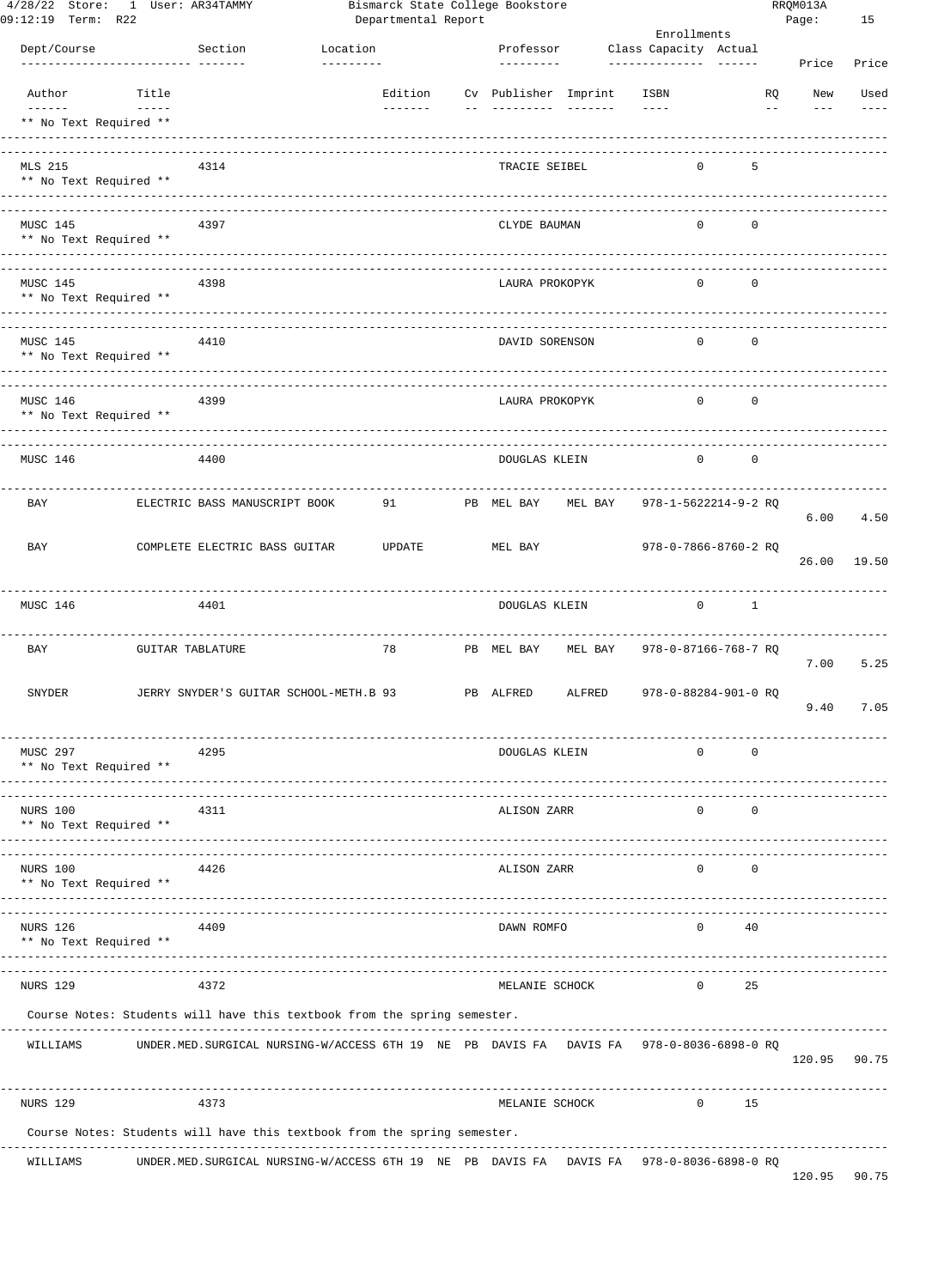| 4/28/22 Store: 1 User: AR34TAMMY<br>09:12:19 Term: R22 |                                    |                                                                                            |            |          | Bismarck State College Bookstore<br>Departmental Report |            |               |                                                      |                     | Enrollments  |                                                 |            | RRQM013A<br>Page:                                                                 | 16              |
|--------------------------------------------------------|------------------------------------|--------------------------------------------------------------------------------------------|------------|----------|---------------------------------------------------------|------------|---------------|------------------------------------------------------|---------------------|--------------|-------------------------------------------------|------------|-----------------------------------------------------------------------------------|-----------------|
| Dept/Course                                            |                                    | Section                                                                                    | Location   |          |                                                         |            |               | Professor Class Capacity Actual                      |                     |              |                                                 |            |                                                                                   |                 |
|                                                        | <u>--------------- -------</u>     |                                                                                            | ---------- |          |                                                         |            | ---------     |                                                      |                     |              |                                                 |            | Price                                                                             | Price           |
| Author                                                 | Title<br>$\qquad \qquad - - - - -$ |                                                                                            |            | -------- |                                                         |            |               | Edition Cv Publisher Imprint                         | ISBN<br>$- - - - -$ |              |                                                 | RQ<br>$--$ | New                                                                               | Used<br>$- - -$ |
| NUTR 240                                               |                                    | 4318                                                                                       |            |          |                                                         |            |               | JEAN ROLANDELLI                                      |                     | $\mathbf{0}$ | 5                                               |            |                                                                                   |                 |
| THOMPSON                                               |                                    | NUTRITION: APPLIED APPROACH                                                                |            | 5TH 18   |                                                         | PB PEARSON |               | PEARSON                                              |                     |              | 978-0-13-451623-3 RQ                            |            | NEW RENTAL PRICE 63.99 USED RENTAL PRICE 49.99 127.45 102.20                      |                 |
| PHIL 210                                               |                                    | 4285                                                                                       |            |          |                                                         |            |               | WILLIAM GROVE-FANNIN 0 4                             |                     |              |                                                 |            |                                                                                   |                 |
| WESTON                                                 |                                    | 21ST CENTURY ETHICAL TOOLBOX                                                               |            | 4TH 18   |                                                         | PB OXF     |               | OXF                                                  |                     |              | 978-0-19-062115-5 RQ                            |            | NEW RENTAL PRICE 34.99 USED RENTAL PRICE 25.99 70.95 53.25                        |                 |
| <b>PHRM 215</b>                                        |                                    | 4374                                                                                       |            |          |                                                         |            |               | MELANIE SCHOCK                                       |                     | $\mathbf{0}$ | 8                                               |            |                                                                                   |                 |
| <b>WORKMAN</b>                                         |                                    | UNDERSTANDING PHARMACOLOGY                                                                 |            | 2ND 16   | NEW RENTAL PRICE 39.99                                  |            |               | PB ELSEVIER SAUNDERS                                 |                     |              | 978-1-4557397-6-9 RO<br>USED RENTAL PRICE 26.99 |            | 78.95 59.25                                                                       |                 |
| PLSC 235L<br>** No Text Required **                    |                                    | 4382                                                                                       |            |          |                                                         |            |               | CHRISTOPHER DUCHSHER                                 |                     | $\circ$      | $\Omega$                                        |            |                                                                                   |                 |
| PLSC 235L<br>** No Text Required **                    |                                    | 4383                                                                                       |            |          |                                                         |            | LINDSEY NOVAK |                                                      |                     | $\Omega$     | $\circ$                                         |            |                                                                                   |                 |
| <b>PSYC 105</b>                                        |                                    | 4301                                                                                       |            |          |                                                         |            | LISA HOYNES   |                                                      |                     | $\Omega$     | 7                                               |            |                                                                                   |                 |
|                                                        |                                    | Course Notes: Choose 1 of the 2 options listed.                                            |            |          |                                                         |            |               |                                                      |                     |              |                                                 |            |                                                                                   |                 |
| WEITEN                                                 |                                    | PSYCH.APPLIED TO MOD.LIFE-W/ACCESS 12TH 18 PB CENGAGE L CENGAGE L 978-1-3375734-0-5 RQ     |            |          |                                                         |            |               |                                                      |                     |              |                                                 |            | 121.35                                                                            | 91.05           |
|                                                        |                                    | CENGAGE CENGAGE UNLIMITED-ACCESS (1 SEMESTE 18 AC CENGAGE L CENGAGE L 978-0-357-70003-7 DG |            |          |                                                         |            |               |                                                      |                     |              |                                                 |            | 119.99                                                                            | 0.00            |
| PSYC 111                                               |                                    | 4328                                                                                       |            |          |                                                         |            | ANITA WIRTZ   |                                                      |                     | $\mathbf{0}$ | 14                                              |            |                                                                                   |                 |
| NEVID                                                  |                                    | ESSENTIALS OF PSYCHOLOGY                                                                   |            |          |                                                         |            |               | 6TH 22 PB CENGAGE L CENGAGE L 978-0-357-37558-7 RO   |                     |              |                                                 |            | -----------------<br>NEW RENTAL PRICE 89.99 USED RENTAL PRICE 67.99 179.15 134.40 |                 |
| PSYC 111                                               |                                    | 4329                                                                                       |            |          |                                                         |            | ANITA WIRTZ   |                                                      |                     |              | $\begin{matrix} 0 & 0 \\ 0 & 0 \end{matrix}$    |            |                                                                                   |                 |
| NEVID                                                  |                                    | ESSENTIALS OF PSYCHOLOGY                                                                   |            |          |                                                         |            |               | 6TH 22 PB CENGAGE L CENGAGE L 978-0-357-37558-7 RO   |                     |              |                                                 |            | NEW RENTAL PRICE 89.99 USED RENTAL PRICE 67.99 179.15 134.40                      |                 |
| PSYC 250                                               |                                    | 4265                                                                                       |            |          |                                                         |            |               | ANITA WIRTZ                                          |                     |              | $0$ 15                                          |            |                                                                                   |                 |
|                                                        |                                    | FELDMAN LIFESPAN DEVELOPMENT 4TH 20 PR RENT PEARS RENT PEARS 978-0-13-518803-3 RQ          |            |          |                                                         |            |               |                                                      |                     |              |                                                 |            | NEW RENTAL PRICE 69.99 USED RENTAL PRICE 69.99 1.00 0.75                          |                 |
| PSYC 250                                               | 4309                               | -----------------------------------                                                        |            |          |                                                         |            |               | ANITA WIRTZ 0 0 0                                    |                     |              |                                                 |            |                                                                                   |                 |
| FELDMAN LIFESPAN DEVELOPMENT                           |                                    | ------------------                                                                         |            |          | --------------------                                    |            |               | 4TH 20 PR RENT PEARS RENT PEARS 978-0-13-518803-3 RQ |                     |              |                                                 |            | .<br>NEW RENTAL PRICE 69.99 USED RENTAL PRICE 69.99 1.00 0.75                     |                 |
| REFG 215<br>** No Text Required **                     |                                    | 4252                                                                                       |            |          |                                                         |            |               | RYAN OKERSON                                         |                     |              |                                                 |            |                                                                                   |                 |
| REFG 216                                               |                                    | 4253                                                                                       |            |          |                                                         |            | RYAN OKERSON  |                                                      |                     | $\mathbf{0}$ | 0                                               |            |                                                                                   |                 |